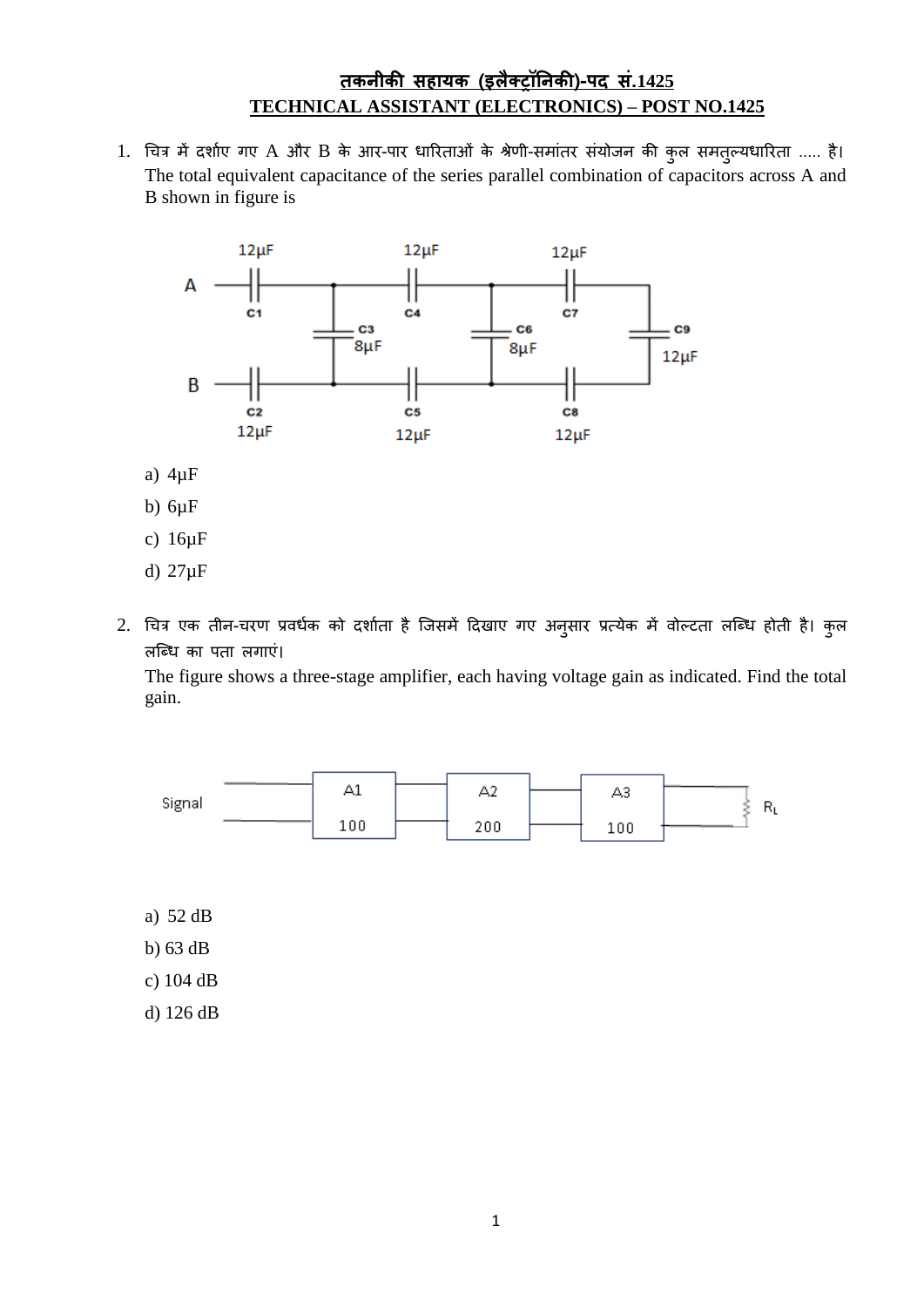3. चित्र, श्रेणी RLC परिपथ को दर्शाता है। परिपथ की अनुनादी आवृत्ति और अनुनाद में प्रतिबाधा क्या है? The figure shows series RLC circuit. What is the resonant frequency of the circuit and the impedance at resonance?



- 
- a) 1592 kHz, 100Ω
- b) 159.2 kHz, 100Ω
- c) 1592 kHz, 10 Ω
- d) 159.2 kHz, 10 Ω
- 4. नीचे दिए गए प्रसंक्रियात्मक प्रवर्धक परिपथ ...... के अनुसार कार्य करता है। Operational amplifier circuit given below behaves as



- a) लघु परिवर्तक/Log Converter
- b) b) प्रतिलघ् परिवर्तक/Antilog Converter
- c) बंधन पररपथ/Clamping Circuit
- d) कतान पररपथ/Clipping Circuit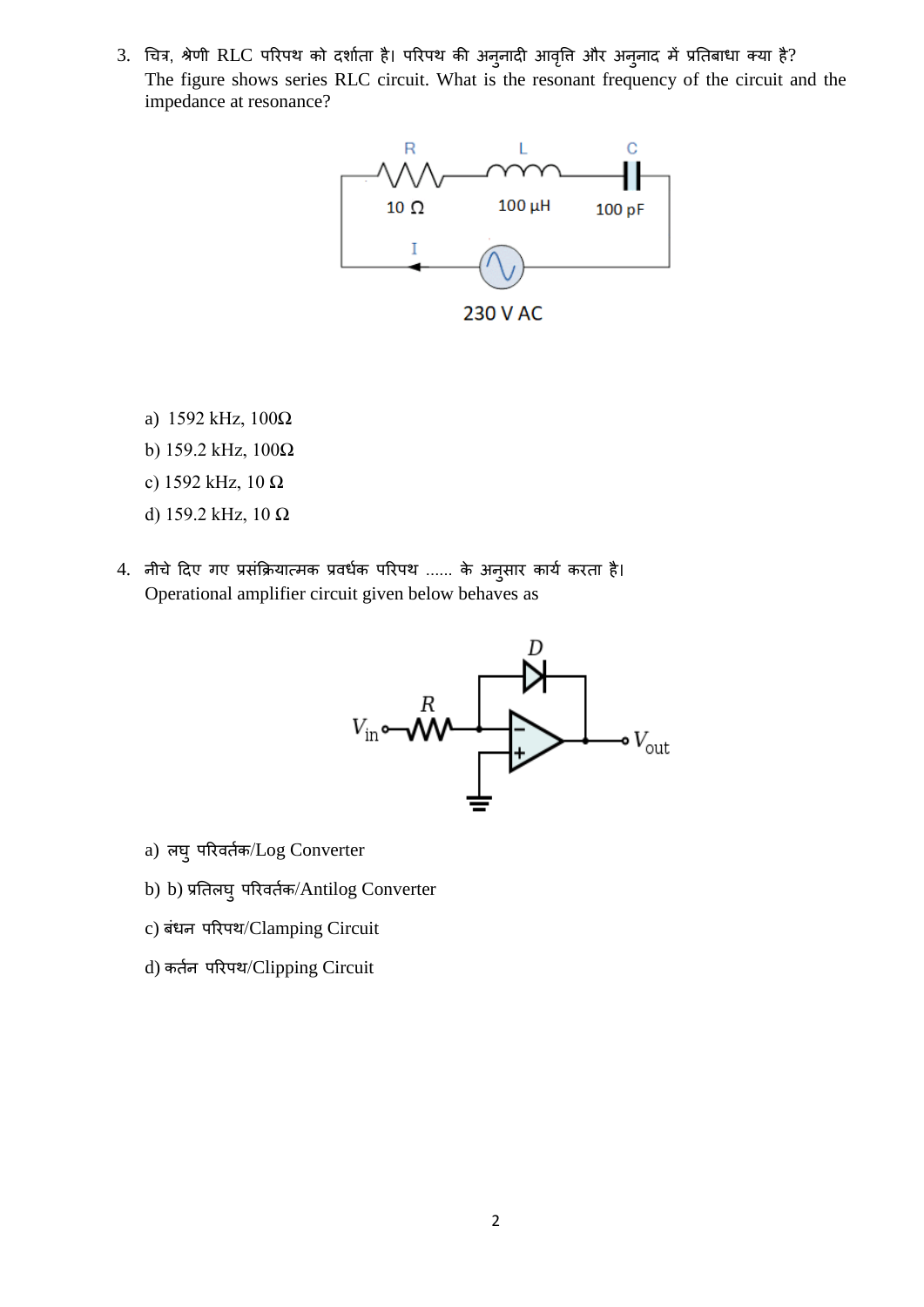5. दिए गए परिपथ में प्रतिरोध R2से होकर जानेवाली ...... है। The current through the resistance  $R_2$  in the given circuit is



- a) 0.25A from A to B/0.25A,A से लेकर B तक
- b) 0.25A from B to A/0.25A,B से लेकर A तक
- c) 0.5A from Ato B/0.5A,A से लेकर B तक
- d) 0.5A from B to A/0.5A,B से लेकर A तक
- 6. JKफ्लिप-फ्लॉप आउटपुट में Qn=1 है तथा क्लॉक पल्स के अनुप्रयोग पर भी यह परिवर्तित नहीं होता है। इस स्थितिमें इनपुट (Jn, Kn) का संभाव्य युग्म कौन-सा है?('X' 'don't care'सूचित करता है) In a JK flip flop output Qn=1 and it does not change when a clock pulse is applied. What is the possible combination of inputs (Jn, Kn) in this condition ( 'X' denotes don't care)
	- a) (X, 1)
	- b)  $(X, 0)$
	- c) (0, 1)
	- d)  $(1,1)$
- 7. एक श्रव्य प्रवर्धक के निर्गम चरण की प्रतिबाधा  $800 \ \Omega$  है। $8\Omega$  स्पीकर की प्रतिबाधा से मेल खाने के लिए एक निर्गम ट्रांसफॉर्मर का उपयोग किया जाता है।निर्गम ट्रांसफॉर्मर का फेरा अनुपात ...... है। The output stage of an Audio Amplifier has impedance of 800  $\Omega$ . An output transformer is used to match it's impedance to an  $8 \Omega$  speaker. The turns ratio of output transformer is
	- a) 100:1
	- b) 10:1
	- c) 1:1
	- d) 1:8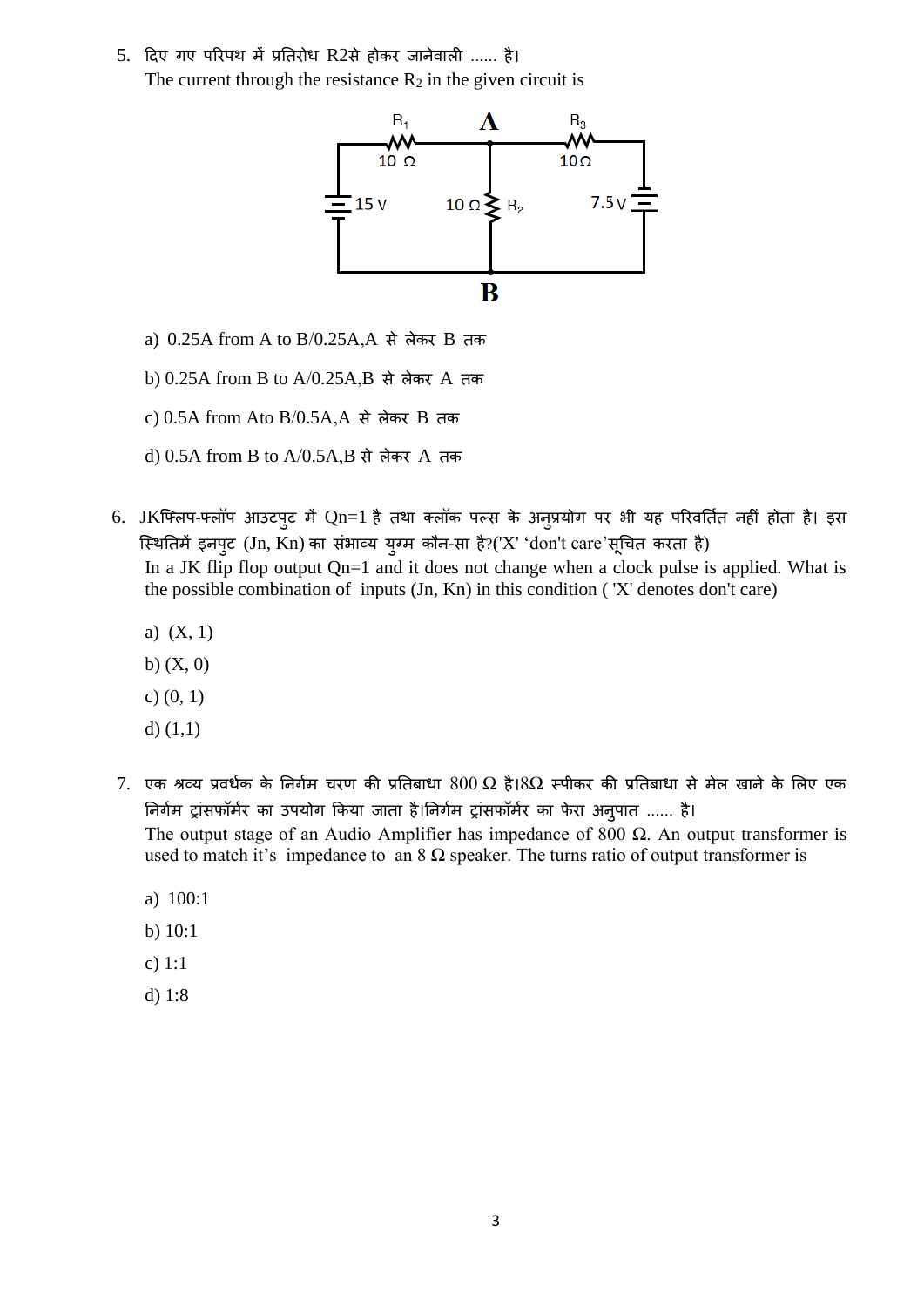$8.$  निम्नलिखित परिपथ का दोलन समय-काल क्या है? What is the time period of oscillation of the following circuit?



- a) 1.38ms
- b) 0.69ms
- c) 13.8ms
- d) 6.9ms
- 9. स्थिर कला (फेज़) विलंब फिल्टर ...... है/Constant Phase Delay filter is
	- a) बट़टरवर्थ फिल्टर/Butterworth filter
	- b) चेबिशेव फिल्टर/Chebyshev filter
	- c) दीर्घवताकार फिल्टर/Elliptic filter
	- d) बेसेल क्रफल्टर/Bessel filter
- $10$ . एक आदर्श प्रसंक्रियात्मक प्रवर्धक के लिए निम्नलिखित में कौन-सा गलत है? Which of the following is not true for an ideal operational amplifier?
	- a) CMRR अनंत है/CMRR is infinity
	- b) विभेदी विधा लब्धि अनंत है/Differential Mode Gain is infinity
	- c) उभयनिष्ठ विधा लब्धि अनंत है/Common Mode Gain is Infinity
	- d) निवेशी प्रतिबाधा अनंत है/Input Impedance is infinity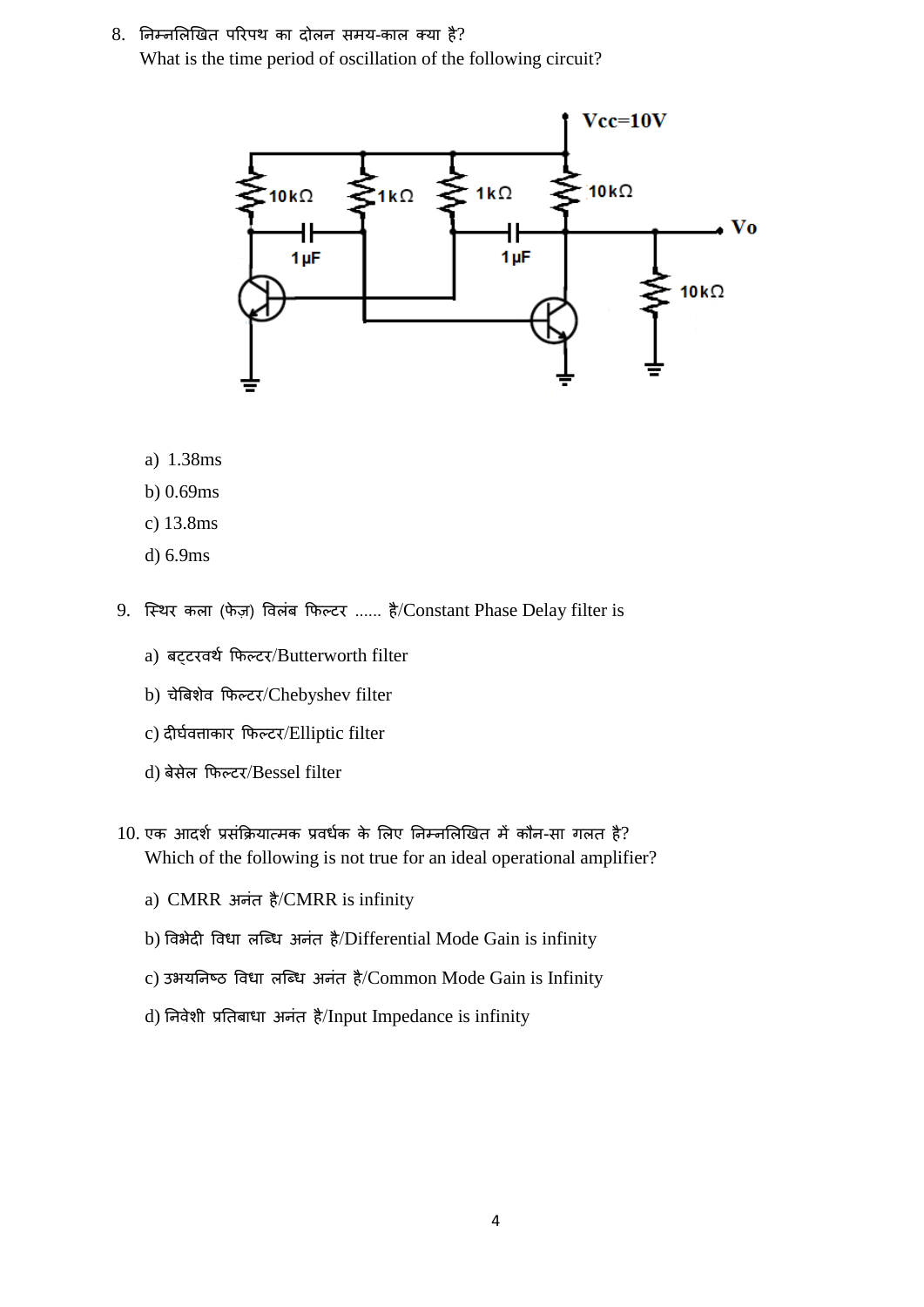$11.$  निम्नलिखित परिपथ का निर्गम क्या है?मान लें कि op-amp को  $\pm 15\mathrm{V}$  सप्लाई से पावर किया गया है। What is the output of the following circuit? Assume that the op-amp is powered from  $\pm 15V$ supply.



- a)  $+6V$
- b) -9V
- c)  $-6V$
- $d$ ) +9V
- 12. 10 kHz की अधिकतम आवृत्तिका एक संकेत नाइक्विस्ट दर पर नमूनीकृत है। दो उत्तरोत्तर नमूनों के बीच का समयशंतर ..... है।

A signal of maximum frequency of 10 kHz is sampled at Nyquist rate. The time interval between two successive samples is

- a) 50µs
- b) 100µs
- c) 500µs
- d) 1000µs
- $13.$  निम्नलिखित परिपथ में 2 kΩ प्रतिरोधक के आर-पार की वोल्टता कितनी है? In the following circuit, what is the voltage across  $2 \text{ k}\Omega$  resistor?



- a) 0V
- b) 4V
- c) 8V
- d) 12V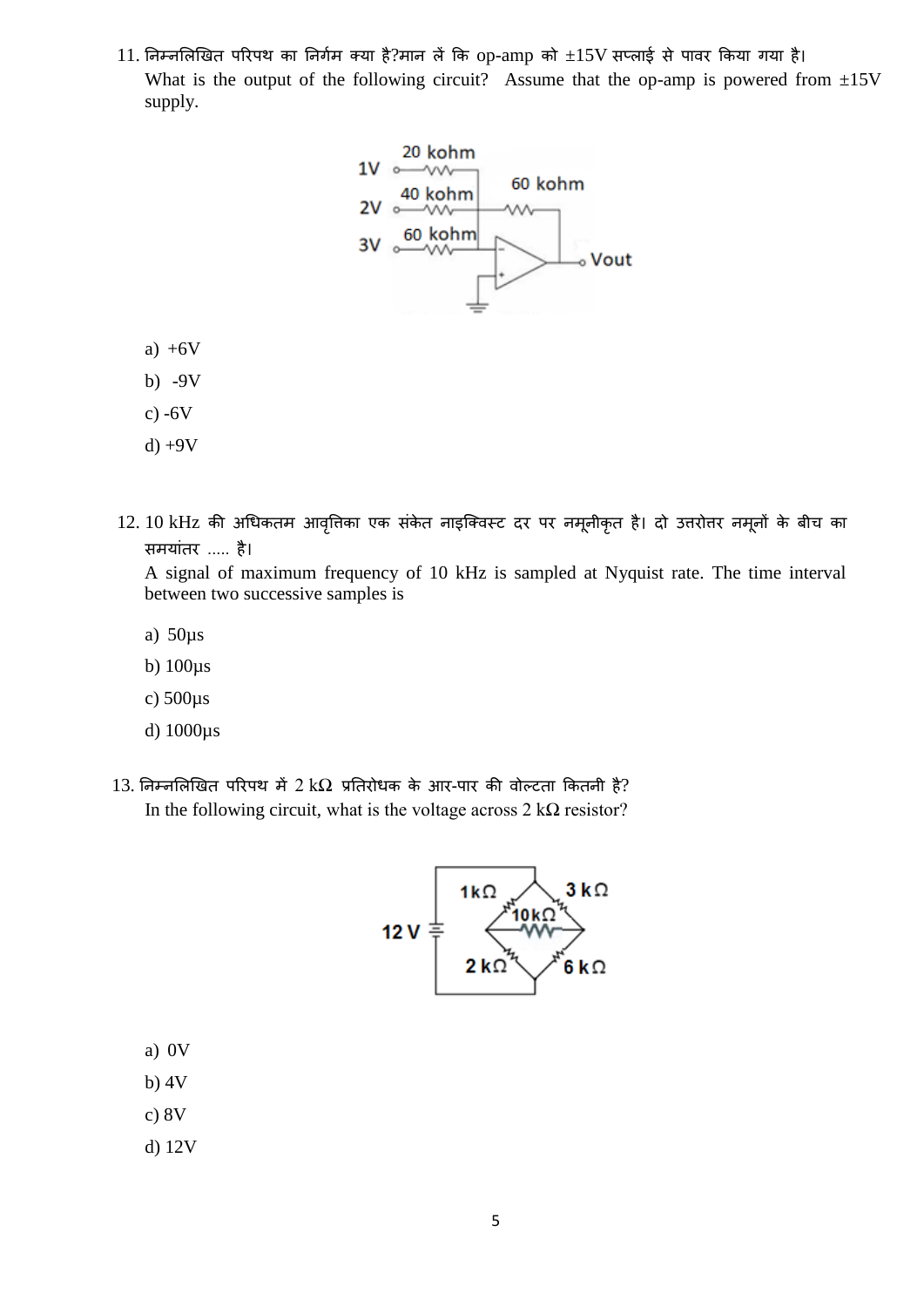14. चित्र में दर्शाए गए 6V जेनर डायोड का जेनर प्रतिरोध शून्य और जानु धारा 5mA है। RL का न्यूनतम मान कितना होगा ताकि उसके आर-पार की वोल्टता 6V से नीचे न जाए? The 6V Zener diode shown in Figure has zero Zener resistance and a knee current of 5mA. The minimum value of  $R_L$ , so that the voltage across it does not fall below 6V is



- a) 1.2 kΩ
- b) 80 Ω
- c) 50 Ω
- d) 0

15. मुक्त अंतरिक्ष की नैज (अभिलक्षण)प्रतिबाधा लगभग ..... है।

The intrinsic (characteristic)impedance of free space is approximately

- a) अनंत/infinity
- b) 377Ω
- c) 120 Ω
- d) 50 Ω
- 16. एक उभयनिष्ठ संग्राही टांजिस्टर प्रवर्धक के लिए निम्नलिखित में से कौन-सा कथन सही है? Which of the following statement about a common collector transistor amplifier is true?
	- a) अति निम्न निवेशी प्रतिबाधा/Very low input impedance
	- b) अति उच्च निर्गम प्रतिबाधा/Very high output impedance
	- c) इकाई वोल्टता लब्धि/Unity voltage gain
	- d) इकाई धारा लब्धि/Unity current gain
- 17. लब्धि10के एक op-amp प्रवर्धक को 0.5 V शिखर आयाम व 25kHz आवृति के साथ एक ज्यावक्रीय संकेत को प्रवर्धित करने हेतु प्रयोग किया गया है।प्रयुक्त op-amp की न्यूनतम स्लू दर क्या होनी चाहिए? An op-amp amplifier of gain 10 is used to amplify a sinusoidal signal with a peak amplitude of 0.5 V and frequency of 25kHz. What should be the minimum slew rate of the op-amp used?
	- a) 0.185V/µs
	- b)  $0.385$  V/ $\mu$ s
	- c) 0.785 V/µs
	- d)  $0.985 \text{ V/}\mu\text{s}$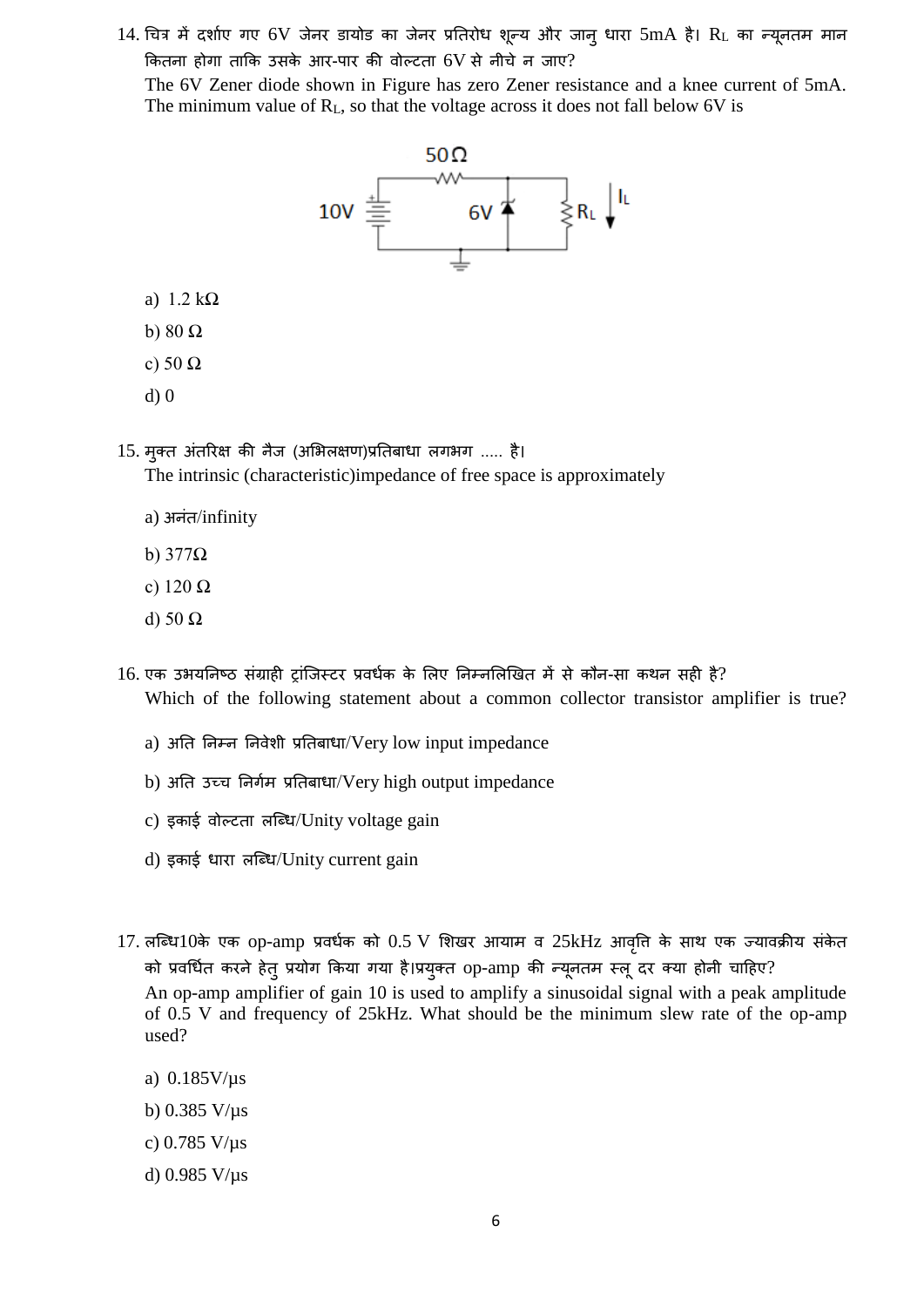- 18. द्वितीय क्रम निम्न पारक फिल्टर की वोल्टता लब्धि और आवृति के बीच का अपवेल्लन दर क्या है? What is the roll-off rate of voltage gain vs frequency of a second order low pass filter?
	- a) -6dB/octave
	- b) -12dB/octave
	- c) -6dB/decade
	- d) -12dB/decade
- 19. अगर एक परिपथ में दो बिंदुओं के बीच का विभवांतर 'V'है, तो 'Q' आवेश को निम्न विभव से उच्च विभव तक ले जाने के लिए किया गया कार्य ...... है।

If the potential difference between two points in a circuit is 'V', the work done in moving a charge 'Q' from lower potential to higher potential is

- a)V/Q
- b) VQ
- c) Q/V
- d)  $V^2Q$
- $20.$  RL श्रेणी परिपथ में जब प्रतिरोध व प्रतिघात एक समान है, तो ...... In an RL series circuit, when resistance and reactance are equal
	- a) धारा वोल्टता से  $90^{\circ}$  पश्चता पर होती है/current lags voltage by  $90^{\circ}$
	- b) धारा वोल्टता से  $90^{\circ}$  अग्रता पर होती है/current leads voltage by  $90^{\circ}$
	- c) धारा वोल्टता से  $45^{\circ}$  पश्चता पर होती है/current lags voltage by  $45^{\circ}$
	- d) धारा वोल्टता से 45<sup>o</sup> अग्रता पर होती है/current leads voltage by 45<sup>o</sup>
- $21.500V$ Aकी शुद्ध प्रेरणिक लोड के लिए  $1000VA$  ट्रांसफॉर्मर द्वारा निकासित औसत शक्ति (पावर)... है। The average power delivered by a 1000VA transformer to a pure inductive load of 500VA is
	- a) 5000W
	- b) 1000W
	- c) 500W
	- d) 0W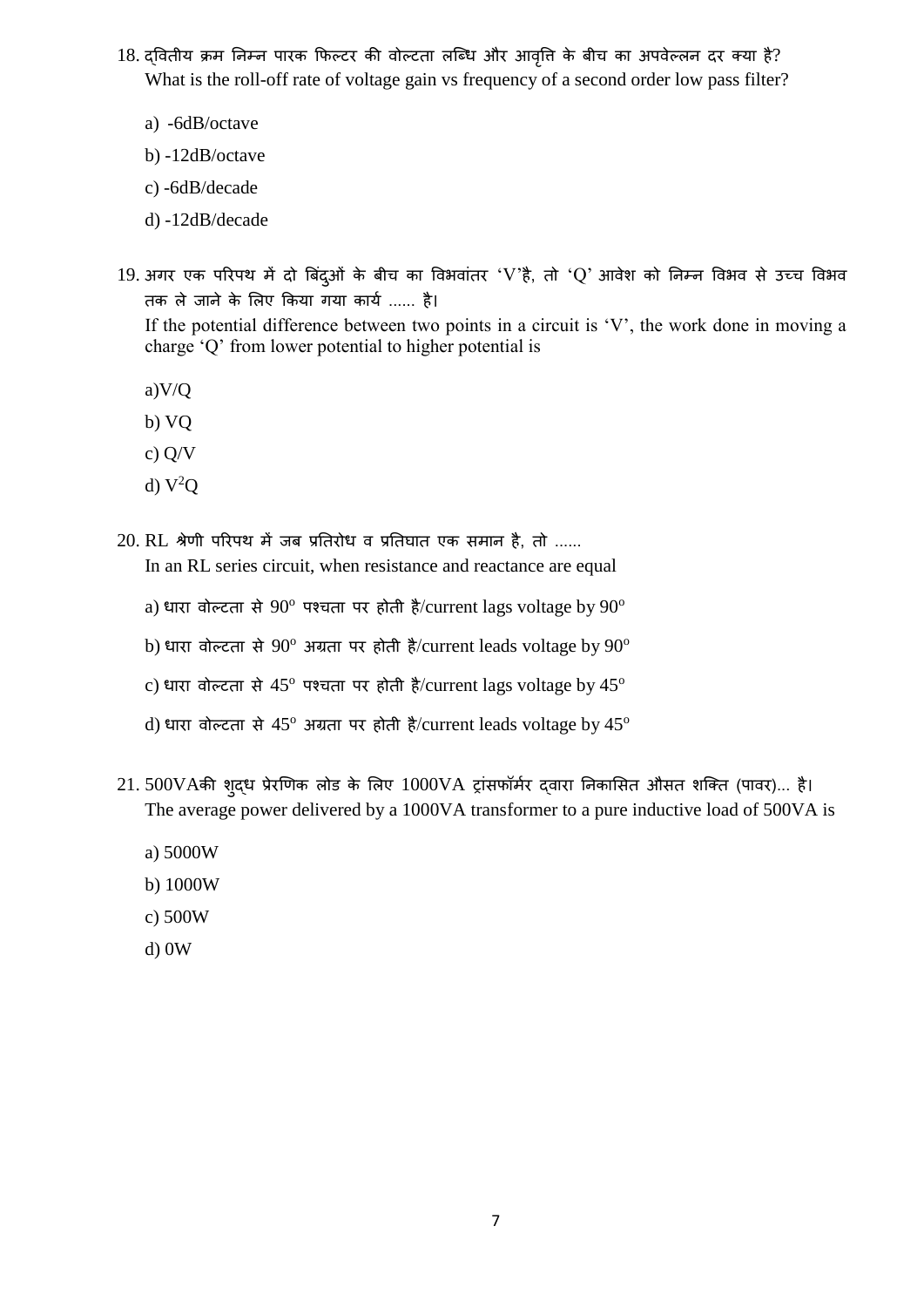$22$ . चित्र Q में वोल्टता तरंग रूप को एक आदर्श प्रेरक के आर-पार लगाया जाता है। परिणामी धारा तरंग रूप क्या है?

The voltage waveform in figure Q is applied across an ideal inductor. What is the resulting current waveform?





 $23.1000$ Hz अनुनादी आवृत्ति और  $950$ Hz व  $1050$ Hz पर अर्ध शक्ति बिंदुओं के साथ एक श्रेणी अनुनाद परिपथ का गृणता कारक  $Q$ .... है।

The quality factor Q in a series resonant circuit with resonant frequency1000Hz and half power points at 950Hz and 1050Hz is

- a) 100
- b) 10
- c) 1
- d) 0.5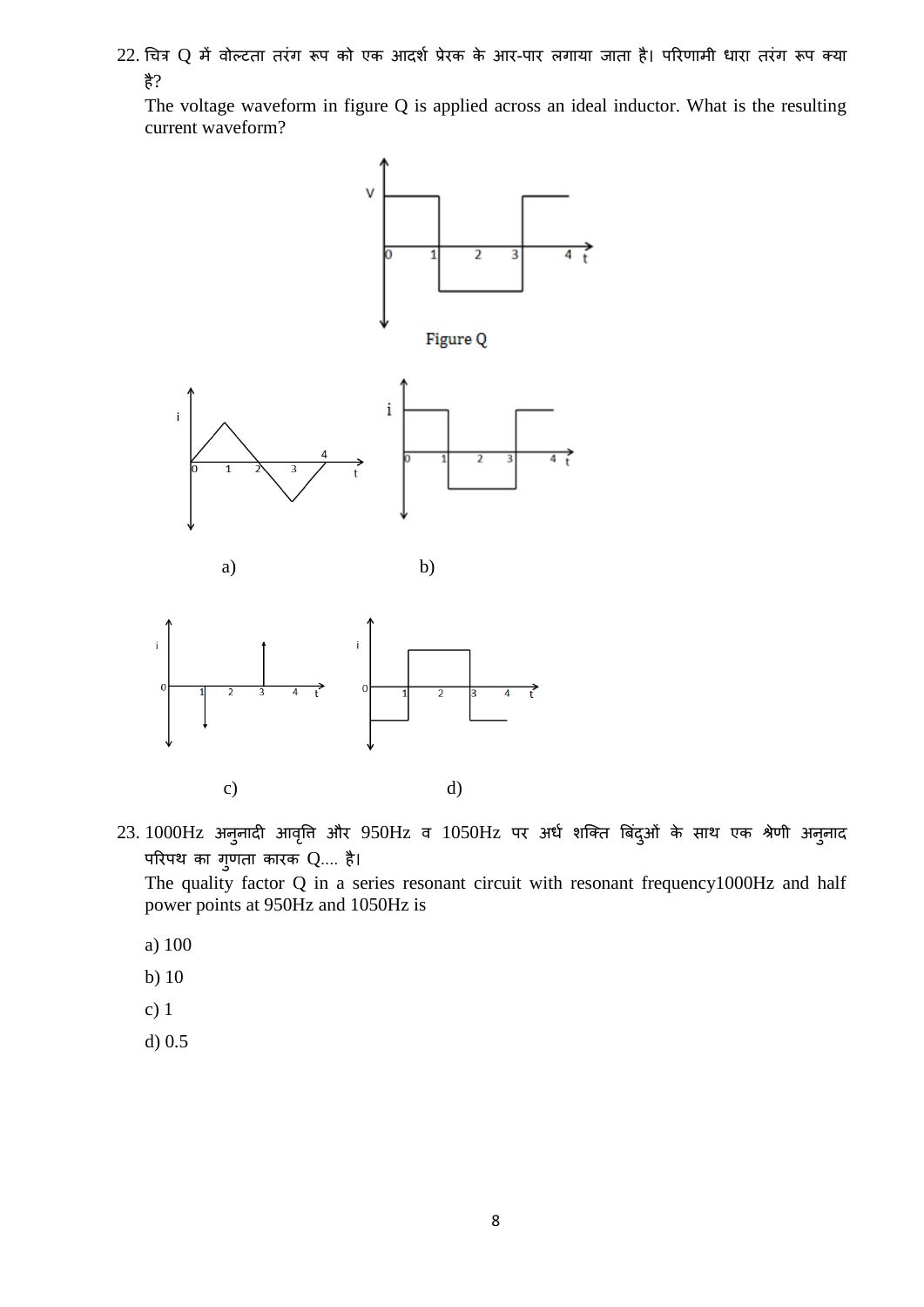24. नीचे दिखाए गए दो पोर्ट नेटवर्क में, $V_1 = Z_{11}I_1 + Z_{12}I_2$ एवं $V_2 = Z_{21}I_1 + Z_{22}$   $I_2$ व्यंजक का प्रयोग करते हुए अगर  $V_1$ एवं $V_2$ को  $I_1$ एवं $I_2$ के रूप में अभिव्यक्त किया जाए, तो  $Z_{11}$ एवं $Z_{22}$ को....... कहा जाता है। In the two port network shown below, if  $V_1 \& V_2$  are expressed in terms of  $I_1 \& I_2$ , using the expression $V_1 = Z_{11}I_1 + Z_{12}I_2 \& V_2 = Z_{21}I_1 + Z_{22}I_2$  then  $Z_{11}$  and  $Z_{22}$  are called



- a) विवृत परिपथ प्रतिबाधा/Open circuit impedance
- b) लघुपथ प्रवेश्यता/Short circuit admittance
- c) अन्योन्य प्रतिबाधा/Trans impedance
- d) अंतराचालकता/Trans conductance
- $25. F(s)$  दवारा निर्दिष्ट फलन  $f(t)$  केलाप्लास रूपांतर को ..... दवारा दर्शाया जाता है। Laplace transform of the function  $f(t)$  denoted by  $F(s)$  is given by

a) 
$$
\int_0^{\alpha} f(t)e^{st} dt
$$
  
\nb) 
$$
\int_{-\alpha}^{\alpha} f(t)e^{st} dt
$$
  
\nc) 
$$
\int_0^{\alpha} f(t)e^{-st} dt
$$
  
\nd) 
$$
\int_0^{\alpha} f(t)e^s dt
$$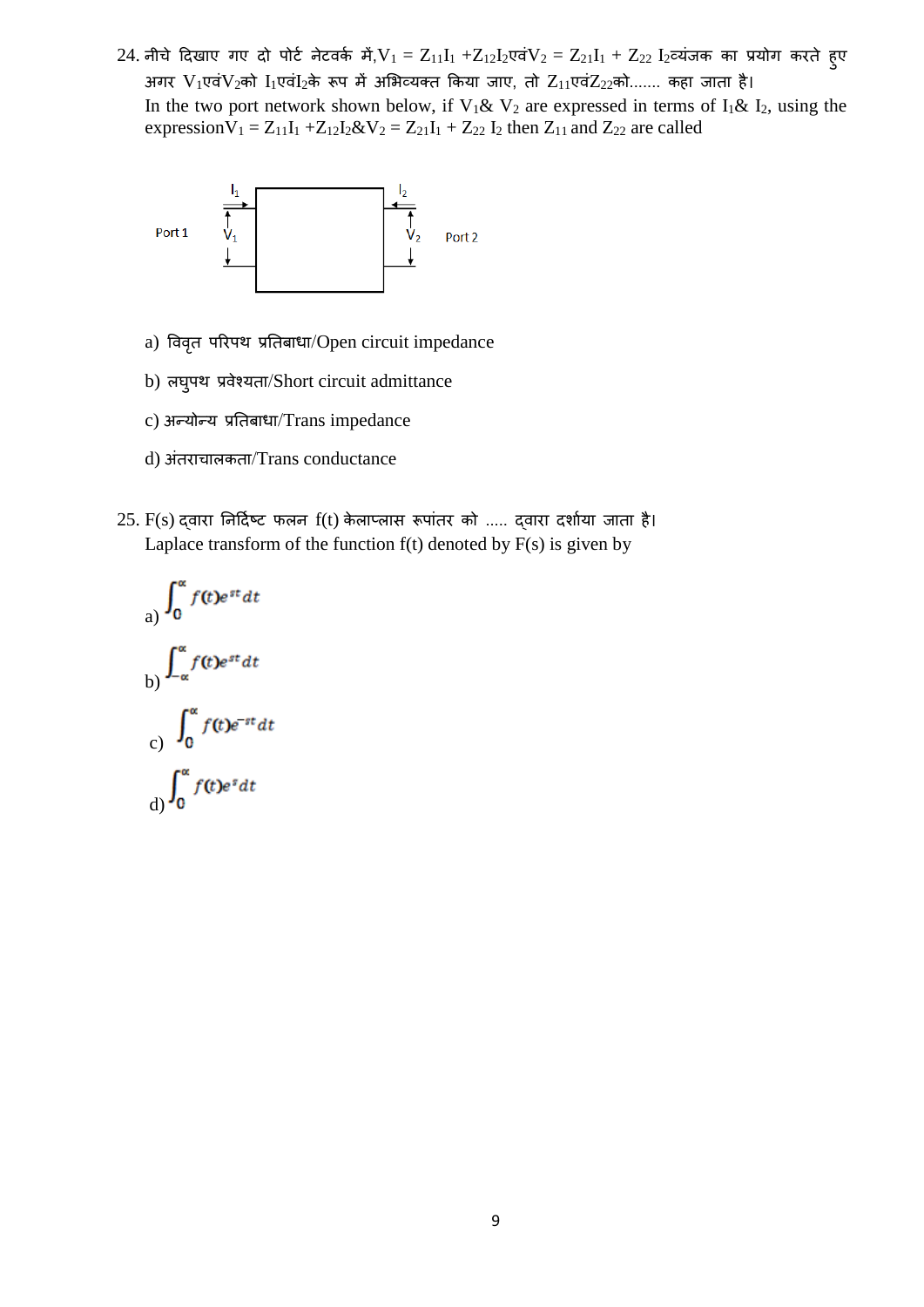26. नीचे दिए गए तरंगरूप दवारा दिया जानेवाला फलन ...... है। The function denoted by the waveform given below is



- a) एक सम फलन/An even function
- b) एक त्तवषम फलन/An odd function
- c) इकशई सोपशन फलन/Unit step function
- d) इकशई प्रणोद फलन/Unit impulse function
- $27. 0.2H$  तथा  $2.45H$  प्रेरकत्व वाले दो कुंड़लियों को युग्मित किया जाता है और उनका अन्योन्य प्रेरकत्व  $0.14H$ है। युग्मन गुणांक ....... है।

Two coils having inductance of 0.2H and 2.45H are coupled and their mutual inductance is 0.14H. The coefficient of coupling is

- a) 1
- b) 0.2
- c) 0.1
- d) 0.5
- 28. दीर्घ संकेत लाइनों में लाइव व प्रतिगमन लाइनों में ट्विस्टिंग ...... प्रभाव को कम करने हेतु किया जाता है। Twisting of live and return lines in long signal lines is done to reduce the effect of
	- a) त्तवद्युत क्षेत्र युग्मन/Electric field coupling
	- b) चुंबकीय क्षेत्र युग्मन/Magnetic field coupling
	- c) क्षखणक वोल्टतश/transient voltages
	- d) भू-पाशों की रचना/formation of ground loops
- 29. तडित आघात सुरक्षा प्रकार्य के लिए .......युक्ति का उपयोग नहीं किया जाता है। Device which is not used for lightning protection function is
	- a) ट्रांज़ोर्ब्स/Tranzorbs
	- b) धात् ऑक्साइड चररोधक/Metal oxide varistors
	- c) गैस विसर्जन नली/Gas discharge tubes
	- d) फेराइट बीड्स/Ferrite beads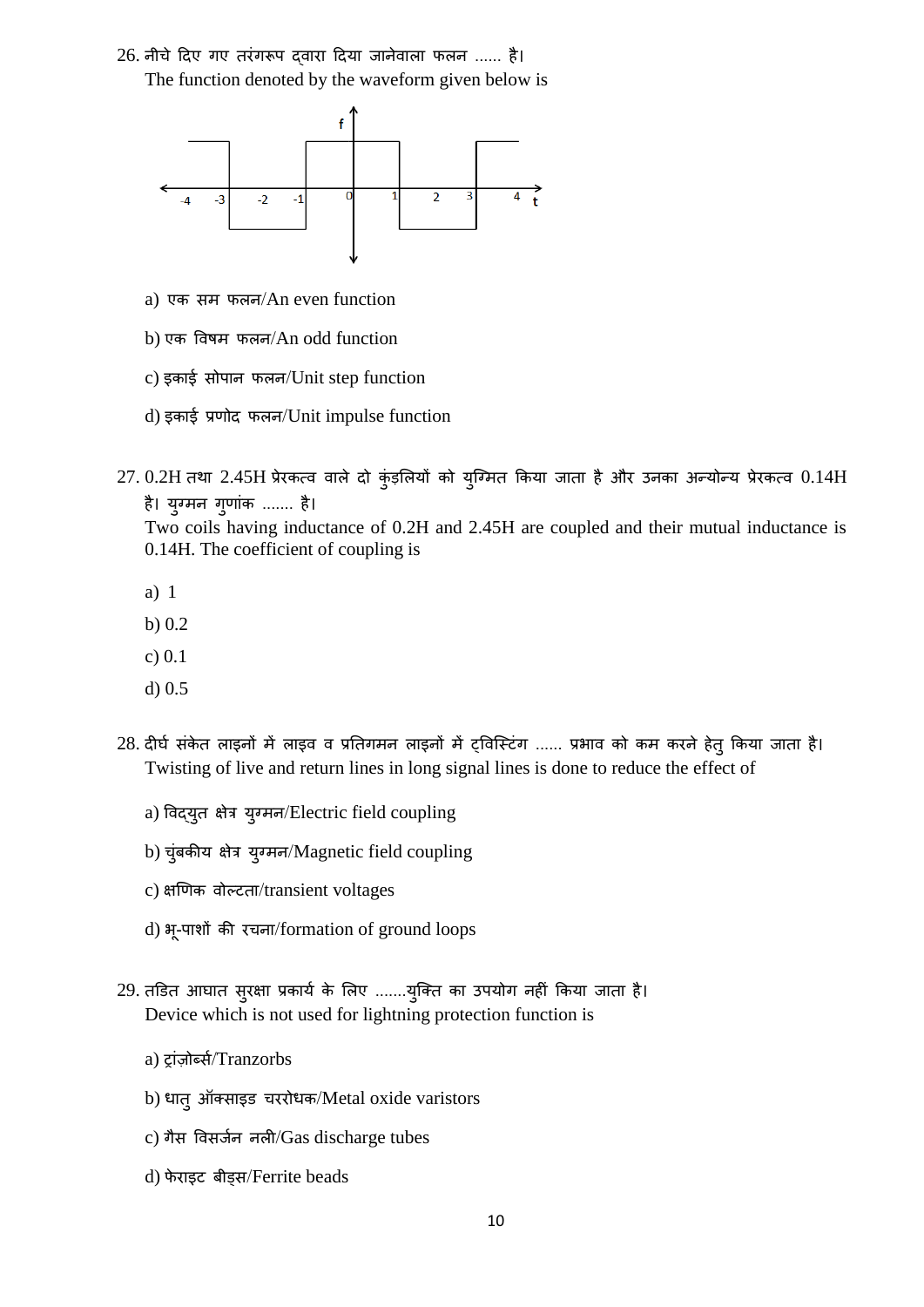- 30. वास्तविक मान के निकटतम सदृश्य आउटपुट देने योग्य मापन उपकरण के गुणधर्म को ...... कहा जाता है। The property of a measuring instrument to give the output very close to the actual value is termed as
	- a) सुग्राहिता/Sensitivity
	- b) पुनरावर्तनीयता/Repeatability
	- c) सटीकतश/Precision
	- d) यथार्थता/Accuracy
- 31. फलन  $f(t)$  का फूरियर रूपांतर  $F(\omega)$ है।  $F(t)$  का फूरिए रूपांतर ....... है। The function f(t) has a Fourier transform  $F(\omega)$ . The Fourier transform of  $F(t)$  is

a) 
$$
\frac{1}{2\pi f(\omega)}
$$
  
b) 
$$
\frac{1}{2\pi f(-\omega)}
$$
  
c) 
$$
2\pi f(-\omega)
$$

- d) उपर्युक्त में से कोई भी नहीं/None of the above
- 32. रैखिक समय विचरण प्रणाली का निर्गम उसकी इकाई प्रणोद अनुक्रिया प्रकार्य तथा निवेश प्रकार्य .......... द्वारा प्राप्त किया जा सकता है।

The output of a linear time invariant system can be obtained from its unit impulse response function and the input function by

- a) संवलन/Convolution
- b) संकलन/Addition
- c) गुणन/Multiplication
- d) थवसहसंबंध/Autocorrélation
- 33. समय का एक सम आवर्ती प्रकार्य में त्रिकोणमितीय फूरिए श्रेणी का ........ नहीं होता। The trigonometric Fourier series of an even periodic function of time does not have
	- a) डीसी टमा/The d. c. term
	- b) कोसाइन टर्म/Cosine terms
	- c) साइन टर्म/Sine terms
	- d) विषम संनादी टर्म/Odd harmonic terms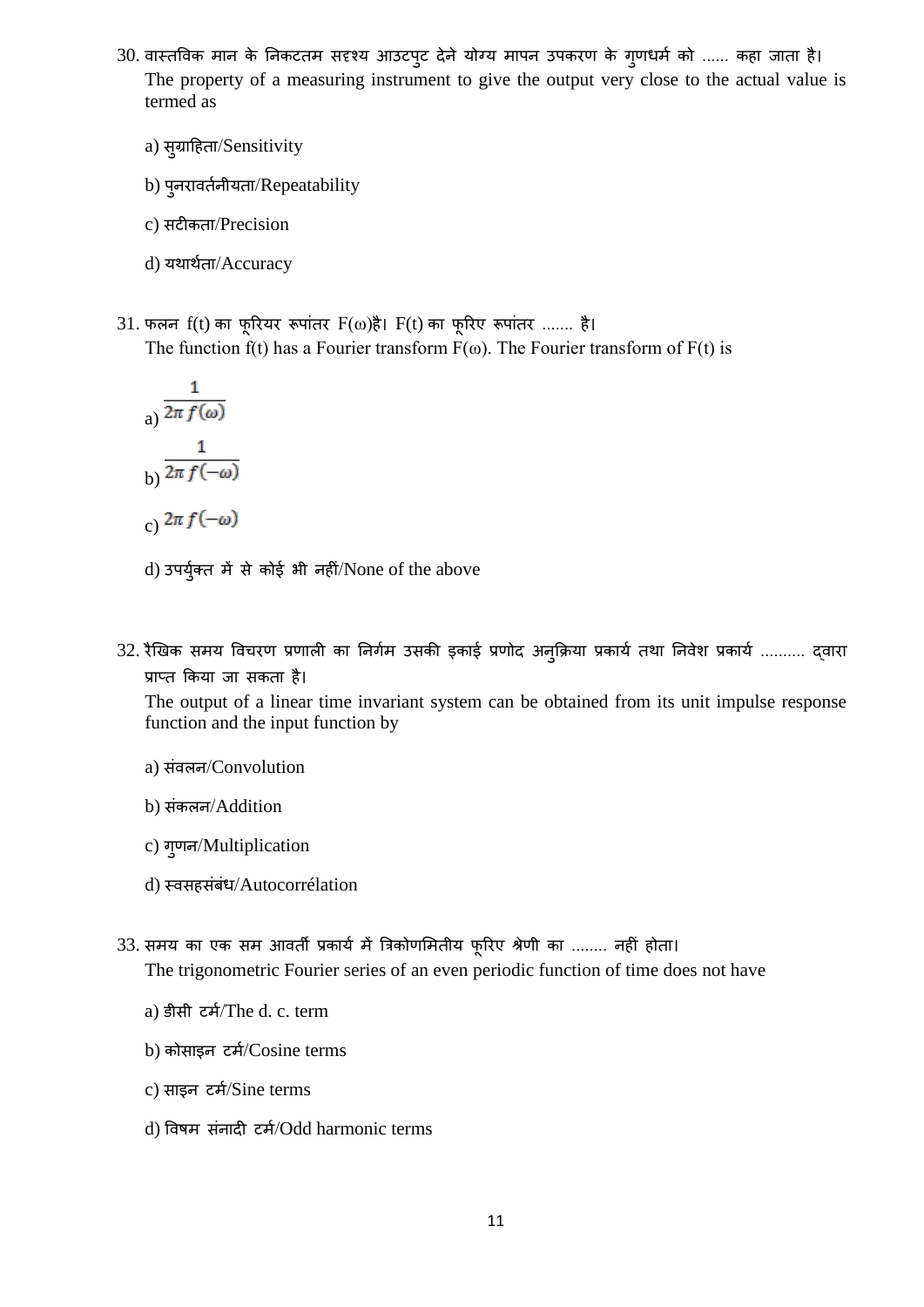34. निम्नलिखित वास्तविक चरघातांकी अनुक्रम x(n) = {an ; n>= 0 } , { = 0 ; n< 0 } और a> 0, ..... द्वारा दिया जाता है।

The z transform of the following real exponential sequence  $x(n) = {a^n ; n > = 0}$ ,  ${ = 0 ; n < 0}$  and  $a > 0$  is given by

a) 
$$
\frac{1}{1-z^{-1}}IZI>1
$$
  
b) 
$$
\frac{1}{1-az^{-1}}IZI> a
$$
  
c) a *for all z*  
d) 
$$
\frac{1}{1-az^{-1}}IZI
$$

- 35. अन्वालोप संसूचक द्वारा आयाम मॉड्लित संकेत का विरूपणहीन विमॉड्लन प्राप्त करने कीशर्त ...... है। The condition for achieving distortion-less demodulation of amplitude modulated signal using an envelope detector is
	- a)मॉड्लन सूचकांक<0/Modulation index <0

b)मॉड्लन सूचकांक<1/Modulation index <1

 $c)$ मॉड्लन सूचकांक>1/Modulation index >1

- d) मॉड्लन सूचकांक से स्वतंत्र/independent of modulation index
- 36. विविक्त अनुक्रम  $e^{\textbf{j}\frac{2\pi n}{4}}+e^{\textbf{j}\frac{2\pi n}{6}}$ की न्यूनतम अवधि क्या है? What is the minimum period of the discrete sequence  $e^{j\frac{2\pi n}{4}} + e^{j\frac{2\pi n}{6}}$ a) 4 b) 6 c) 12
	- d) 24

37. समदैशिक ऐनेटेना की दिशिकता ...... है/Directivity of an isotropic antenna

a) $\frac{1}{2\pi}$ 

- b) 1
- c) 75
- d) अनंत/infinity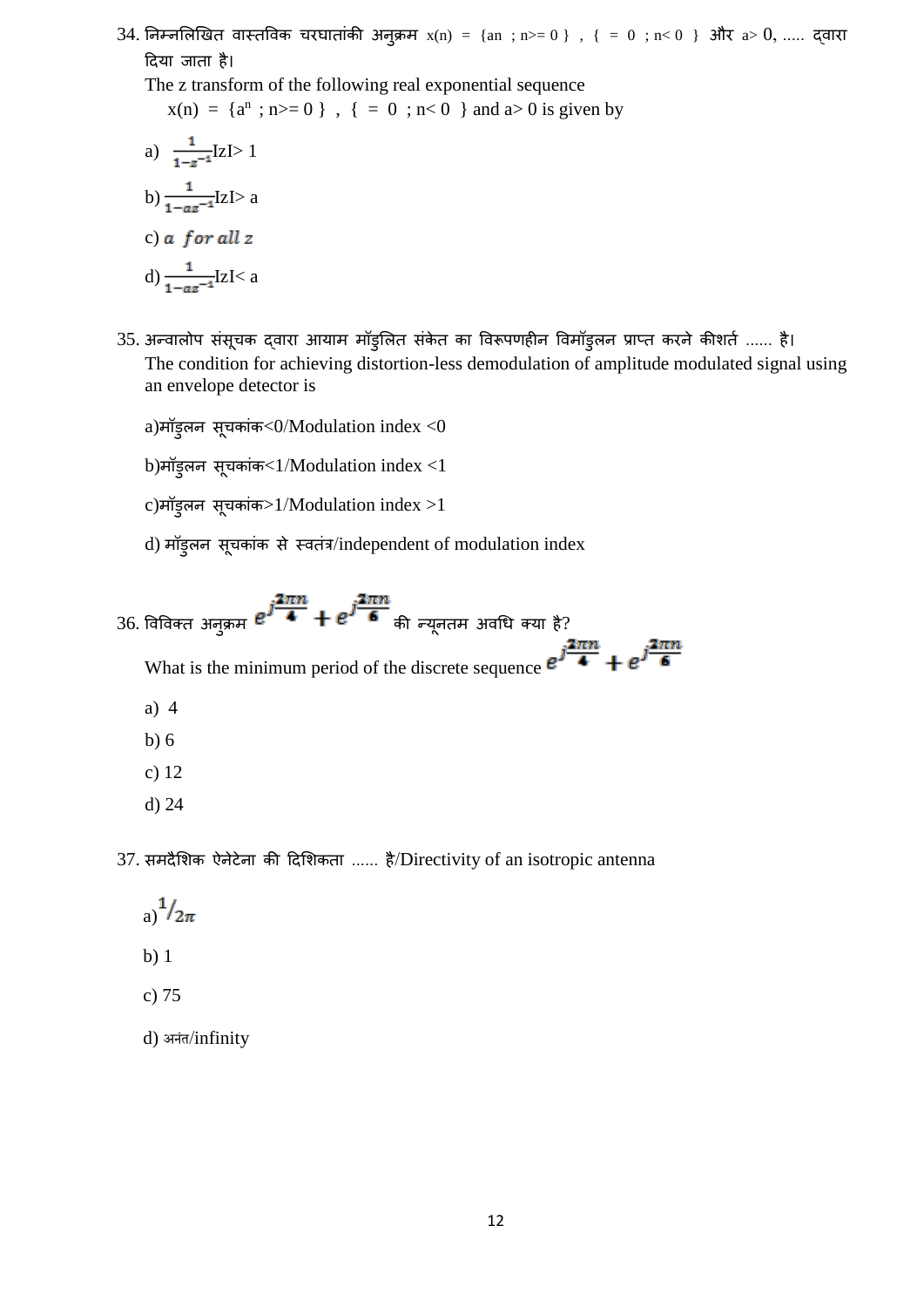- 38. वस्तु अभिमुखित प्रोग्रामन में वस्तु का क्लास से क्या संबंध है? In object oriented programming, what is the relation of an object to a class
	- a) क्लास, वस्तु का एक उदाहरण है/class is an instance of an object
	- b) वस्तु, क्लास का एक बालक है/object is a child of a class
	- c) वस्तु, क्लास की एक तरीका है/object is a method of a class
	- d) वस्तु, क्लास का एक उदाहरण है/object is an instance of a class
- 39. निम्नलिखित कथनों में कौन गलत है/Which of the following statements is FALSE
	- a) एक स्थाई प्रणाली हमेशा परिबंदधित निवेशों के लिएपरिबंदधित निर्गमों को उत्पन्न करती है A stable system always produces bounded outputs for bounded inputs
	- b) अनियत प्रणाली वह है जिसके लिए कोई विविक्त समय तात्क्षण $n = n_0$ हेतु निर्गम, केवल  $n \lt = n_0$ हेतु निवेश पर निर्भर करती है

A causal system is one for which the output for any discrete time instantn  $= n_0$  depends on the input for  $n \le n_0$  only

- c) इकाई प्रणोद अनुक्रिया की अवधि के आधार पर FIR और IIR के रूप में प्रणाली को वर्गीकृत किया जाता है Systems are classified as FIR and IIR based on the duration of unit impulse response
- d) वो प्रणाली जो शुन्य निवेश के लिए शुन्य निर्गम देती है, वह हमेशा रैखिक प्रणाली होगी

A system which gives zero output for zero input is always a linear system

 $40$ . एक विविक्त रैखिक विस्थापन निश्चर प्रणाली में निवेशी अनुक्रम लंबाई L है, प्रणोद अनुक्रिया अनुक्रम लंबाई  $M$  है, निर्गम अनुक्रम लंबाई  $N$  ............ है

In a discrete Linear Shift Invariant system the input sequencelength is L, the impulse response sequence length is M, the output sequence length N is

- a)  $N = L+M-1$
- b)  $N = LM$
- c)  $N = 2L+M$
- d)  $N = L + 2M$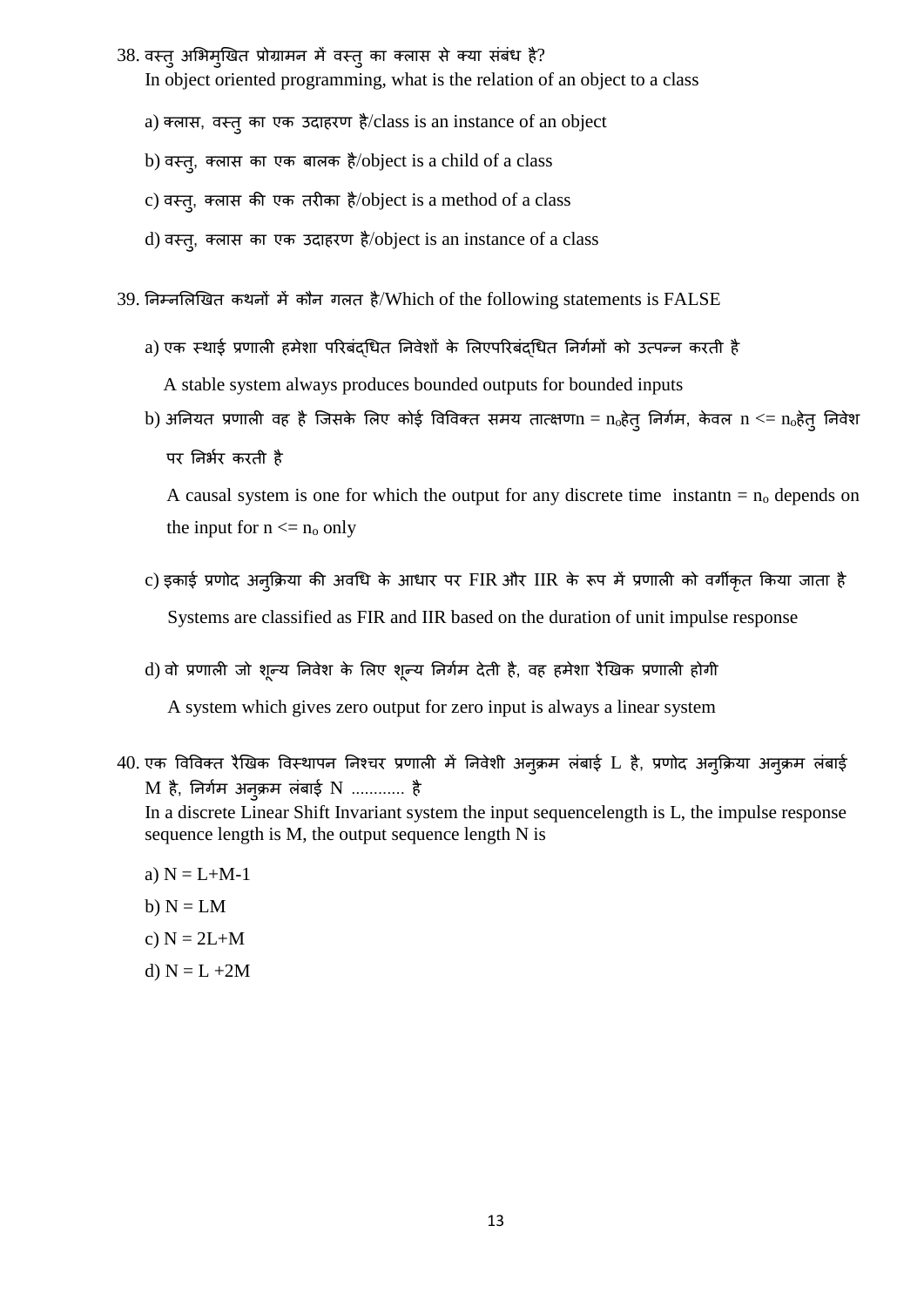$41$ . नीचे दिए परिपथ में जब टर्मिनल A व B डीसी स्रोत से जुड़े हों, तो R3के आर-पार क्षयित पावर  $2W$  है। R $_2$ में क्षतयत पशवर ............. है।

Power dissipated across  $R_3$  in the circuit shown below is 2W when terminals A and B are connected to a DC source. The power dissipated in  $R_2$  is



- c) 2W
- d) 3W
- 42. FIR फिल्टर डिजाइन में अगर विंडोज़ की चौड़ाई एक समान मान लें तो निम्नलिखित विंडोज़ में कौन सबसे कम शिखर पार्श्व लोब स्तर देता है?

In FIR filter design, which of the following windows gives least peak side lobe level assuming equal width of the windows?

- a) आयशती/Rectangular
- b) बशरलेट/Barlett
- c) हैमिंग/Hamming
- d) हैनिंग/Hanning
- 43. एक रैखखक प्रणशली कश अंतरण फलन ........ है। The transfer function of a linear system is the
	- a) निर्गम  $v_0(t)$  और निवेश  $v_i(t)$ का अनुपात/Ratio of the output  $v_0(t)$  and input  $v_i(t)$
	- b) निर्गम और निवेश के अवकलज का अनुपात/Ratio of the derivatives of the output and the input
	- c) सभी प्रारंभिक परिस्थिति शून्य रहते हुए निर्गम और निवेश के लाप्लास रूपांतर का अनुपात

Ratio of the Laplace transform of the output and that of the input with all initial conditions zeros

d) इनमें से कोई भी नहीं/None of these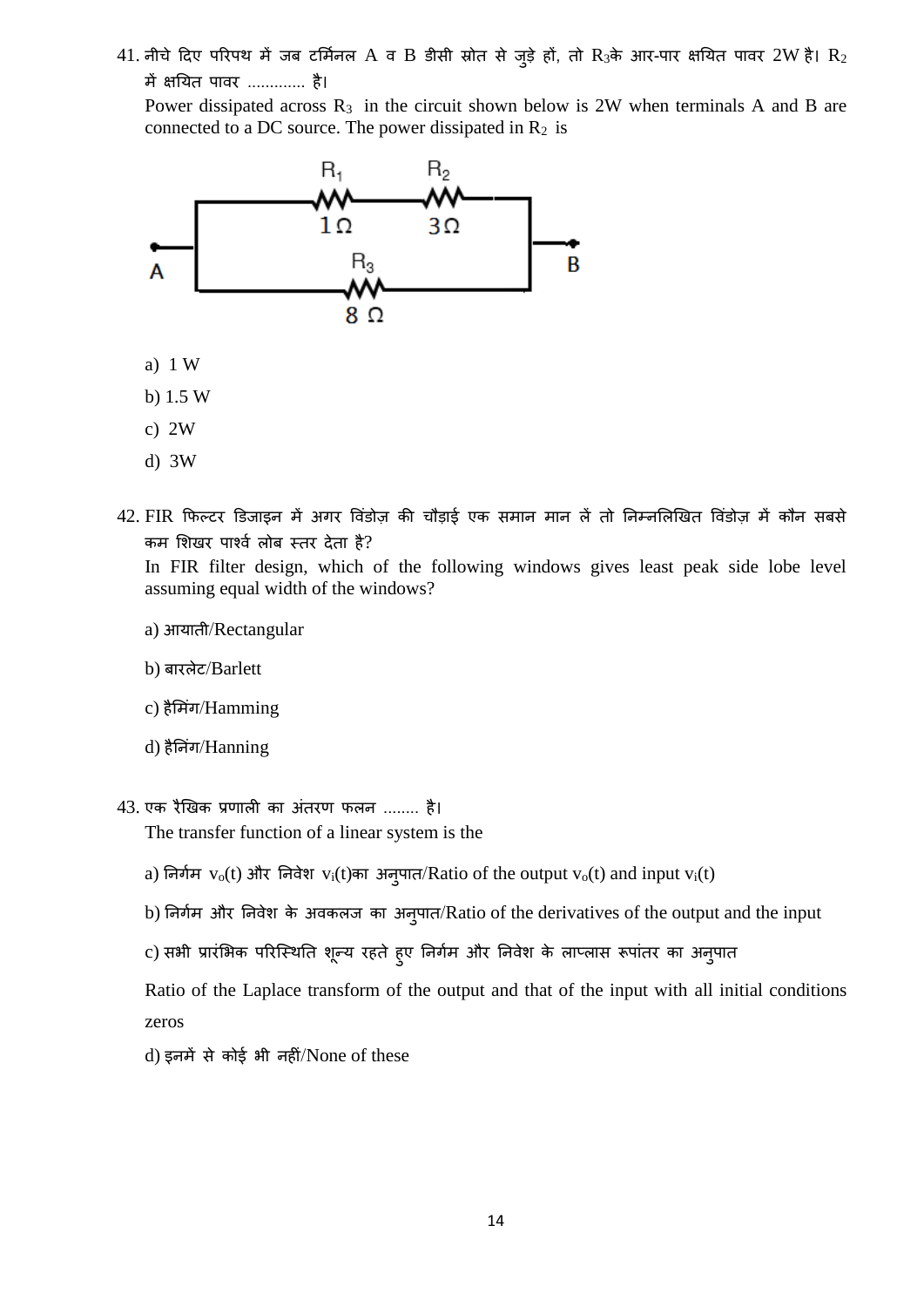$44. t = a$  में प्रारंभित इकाई प्रवण फलन का लाप्लास रूपांतर ..... है।

The Laplace transform of a unit ramp function starting at  $t = a$  is

a)  $e^{-as}/s^2$ b) $e^{as}/(s+a)^2$ c) $1/(s+a)^2$  $d) a/s<sup>2</sup>$ 

 $45.$  प्रणाली जिसका अंतरण फलन  $(2s+1)/(s^4+8s^3+16s^2+s)$ है, उसके आवेगी अनुक्रिया का अंतिम मान तनम्नललखखत में कौन-सश है?

Which of the following is the final value of the impulse response of the system whose transfer function is  $(2s+1)/(s^4+8s^3+16s^2+s)$ 

a) अनंत/Infinity

b) 3

c) 2

- d) 1
- 46. संवृत्त पाश अनुक्रिया में स्थायी दशा त्रुटि को विलुप्त करने के लिए सबसे उपयुक्त नियंत्रण विधा कौन-सा है? Which control method is best suitable to eliminate steady state error in closed loop response?
	- a) आनुपशततक/Proportional
	- b) समाकल/Integral
	- c) अवकलज/Derivative
	- d) िशलू-बंद तनयंत्रक/On/Off control
- 47. निम्नलिखित सारणी अवमंदन अनुपात व निर्गम अभिलक्षण देता है

| The following table gives damping ratio and output characteristic. |  |  |
|--------------------------------------------------------------------|--|--|
|                                                                    |  |  |

| पंक्ति सं. | अवमंदन अनुपात    | अन्क्रिया                          |  |
|------------|------------------|------------------------------------|--|
| Row No.    | Damping ratio    | Response                           |  |
|            | $\delta = 0$     | क्रांतिक अवमंदित/Critically damped |  |
|            | $0 < \delta < 1$ | अधः अवमंदित/Under damped           |  |
|            | $\delta = 1$     | अति अवमंदित/Over damped            |  |
|            | $\delta$ $>1$    | अनवमंदित/Un damped                 |  |

सही मेल खशते पंजक्त (रो) को पहिशतनए/Identify the correctly matched row

a) पंक्ति $/Row1$ 

b) पंजक्त/Row 2

c) पंजक्त/Row 3

d) पंजक्त/Row 4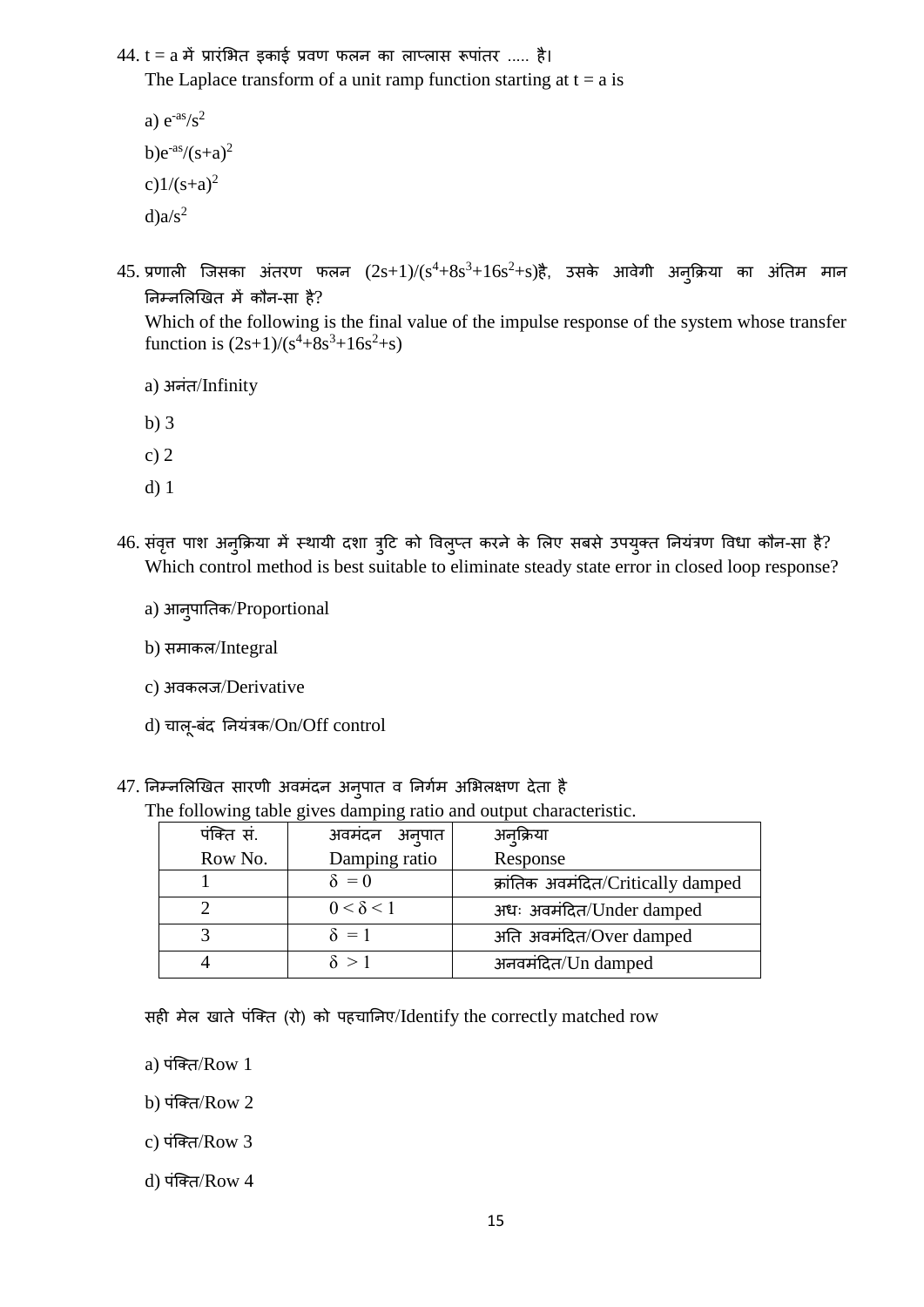$48$ . कौन-सा अंतरण फलन एक स्थायी प्रणाली का प्रतिनिधित्व करता है? Which transfer function represents a stable system

a) 
$$
\frac{s-1}{s+1}
$$
  
\nb) 
$$
\frac{s^2-1}{s^2+2s+2}
$$
  
\nc) 
$$
\frac{s-1}{s^2+2s+2}
$$

d) उपर्युक्त सभी/All the above

49. एक उभयनिष्ठ उत्सर्जक प्रवर्धक में 65की एक छोटी संकेत लब्धि है। अगर उत्सर्जक उपमार्ग संधारित्र को हटा दिया जाता है, तो क्या होगा?

A common emitter amplifier has small signal gain of 65. What will happen if the emitter bypass capacitor is removed?

a)छोटी संकेत लब्धि कम होती है/Small signal gain decreases

b)छोटी संकेत लब्धि वर्धित होती है/Small signal gain increases

- c) डीसी संग्राही धारा वर्धित होती है/DC collector current increases
- d) प्रवर्धक अस्थायी हो जाता है/Amplifier becomes unstable
- $50.$   $BIT$  का उपयोग करनेवाला  $RC$  कला (फेज़) विस्थापन दोलित्र में फीडबैक नेटवर्क जहाँ प्रवर्धक निर्गम की कला(फेज़) को ........ से विस्थापित करता है, वहाँ दोलन होती है।

In an RC phase shift oscillator using BJT, oscillations happen at the frequency where the feedback network shifts the phase of the amplifier output by

- a)  $60^\circ$
- b)  $90^\circ$
- $c)180^\circ$
- $d$ )360 $^{\circ}$
- 51. दवितीय क्रम प्रणाली में अनवमंदित प्राकृतिक आवृत्ति 3 rad/sec. और अवमंदित आवृत्ति 2.4 rad/secहै। अवमंदन अनुपशत ....... है।

For a second order system the undamped natural frequency is 3 rad/sec. and the damped frequency is 2.4 rad/sec. The damping ratio is

- a) 0.6
- b) 0.4
- c) 0.25
- d) 0.8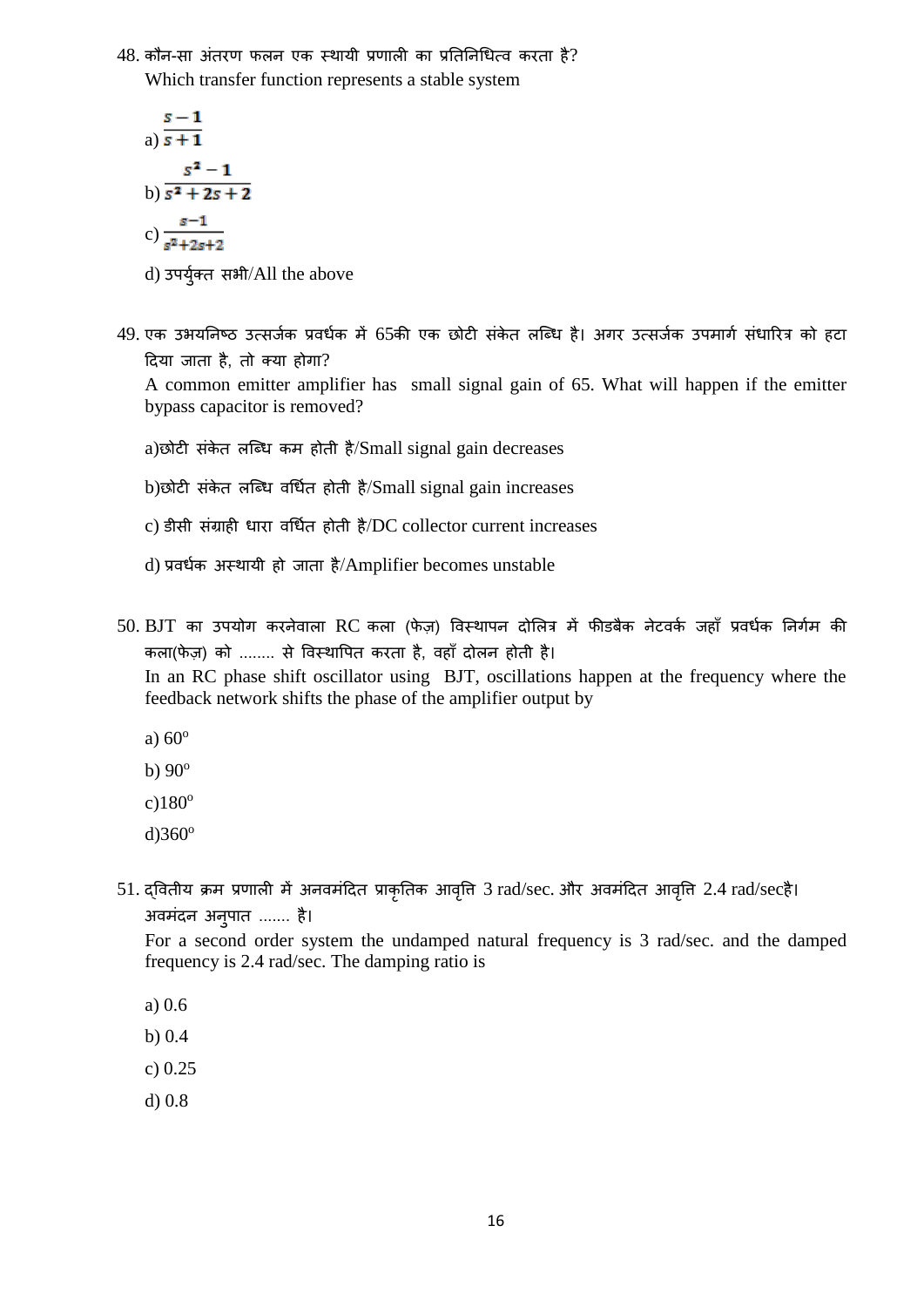52. नेटवर्क A और B दो चालकों दवारा जोड़े गए हैं और अपेक्षित है कि नेटवर्क B में धारा व वोल्टता का पता लगाएं। इस उददेश्य से नेटवर्क A को उसकी थेवेनिन समतुल्य परिपथ के साथ प्रतिस्थापित किया जा सकता है जब तक .....

Networks  $A \& B$  are connected by two conductors and it is required to find out the currents and voltages in network B. For this purpose Network A can be replaced with its Thevenin equivalent circuit unless

- a) इसमें रैखखक अक्रिय तत्व र्शलमल न हो/it contains linear passive elements
- b) इसमें स्वतंत्र धारा स्रोत शामिल न हो/it contains independent current sources
- c) इसकी  $B$  के साथ चुंबकीय युग्मन न हो/It has magnetic coupling to  $B$
- d) इसमें स्वतंत्र वोल्टता स्रोत शामिल न हो/it contains independent voltage sources
- 53. सबसे बड़ा धनात्मक मान क्या है जिसे एक 8बिट 2के पुरक संख्याओं दवारा प्रतिनिधित्व किया जा सकता है? What is the largest positive value that can be represented by an 8 bit 2's complement number
	- a) 127
	- b) 128
	- c) 255
	- d) 256

54. अगर  $(1012)_3 = (112)_x$ , x का मान ...... है

- If  $(1012)<sub>3</sub> = (112)<sub>x</sub>$ , the value of the radix 'x' is
- a) 4
- b) 5
- c) 6
- d) 8
- 55. रजिस्टर अंश को दो बिट से दायीं ओर विस्थापित .... कार्यन्वित करने के लिए किया जा सकता है। Shifting the register content to left by two bits can be used to implement
	- a) 4सेगुणन/Multiplication by 4
	- b) 4सेत्तवभशजन/Division by 4
	- c) 2 सेगुणन/Multiplication by 2
	- d) 2 सेत्तवभशजन/Division by2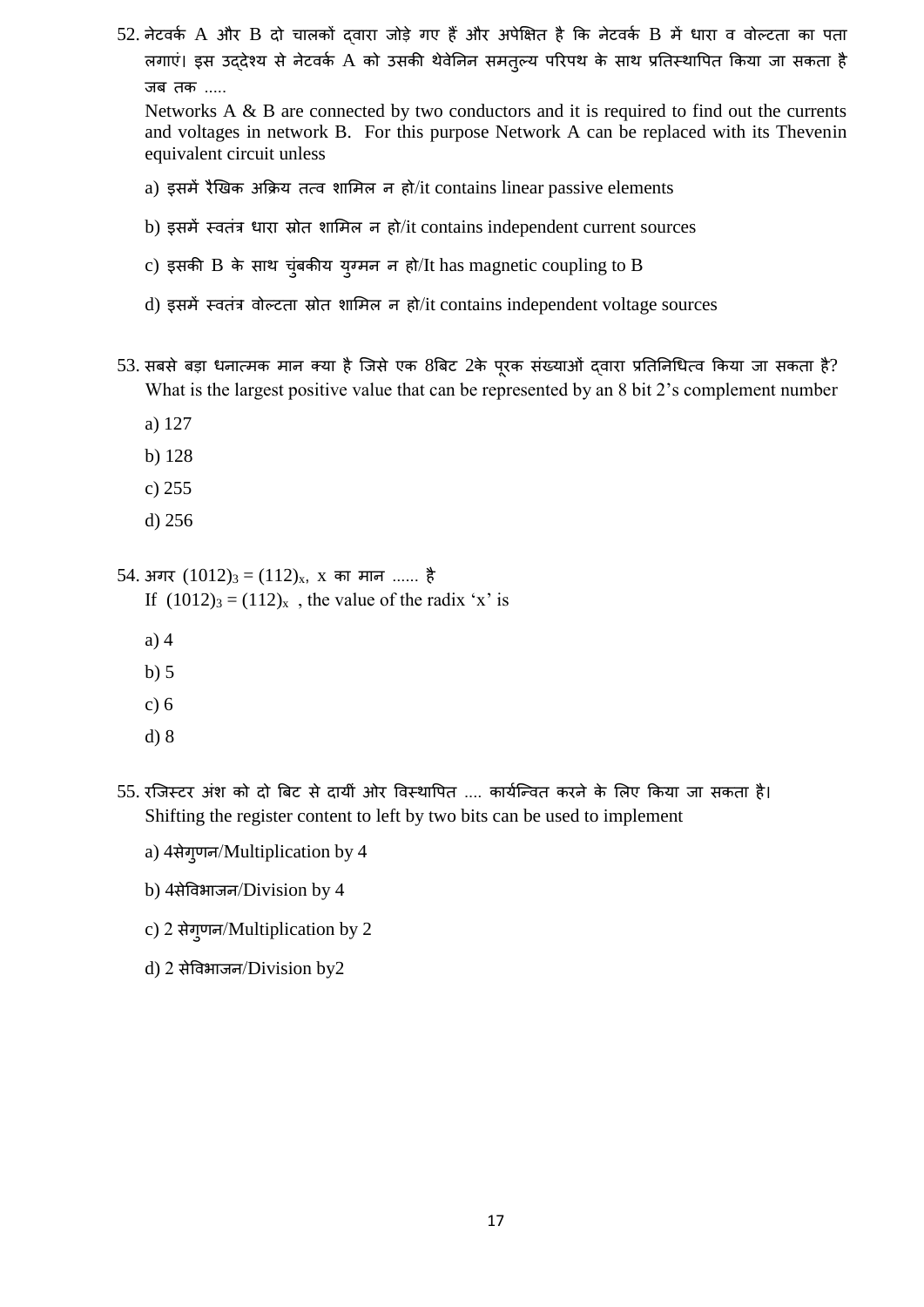- $56.$  अगर $A$  और  $B$  तार्किक परिवर्ती हैं, A', A के पूरक को बताता है, A.B, AND प्रचालन और A+B, OR प्रचालन का प्रतिनिधित्व करता है, तो  $A'$ .  $(A'+B')$  का मान क्या है? If A and B are logical variables, A' represents complement of A, A.B represents AND operation and A+B represents OR operation, what is the value of A'.  $(A^*B^*)$ 
	- a)  $A+AB$
	- b) AB
	- c)  $A'$
	- d)  $A+B$
- 57. एक सूक्ष्मसंसाधित्र में क्रमादेश गणक को ....... के लिए उपयोग किया जाता है। Program counter in a microprocessor is used to
	- a)अगला अनुदेश संचयन करने/Store the next instruction
	- b)पाश की निष्पादन में शेष पुनरावृत्ति संख्याओं के संचयन करने

Store the remaining number of iterations in execution of a loop

- c) सूक्ष्मसंसाधित्र की स्थिति का संचयन/Store the status of microprocessor
- d)निष्पादित किए जानेवालाअगला अनुदेश का पता का संचयन करने

Store the address of next instruction to be executed

58. अंतरशयन के ललए कौन सही नहीं है?

Which is not true about an interrupt

- a) अंतरायन में सूक्ष्मसंसाधित्र, वर्तमान अनुदेश का निष्पादन पूरा करता है और अनुरोध पर सेवा प्रदान करता है With an interrupt, the microprocessor completes current instruction execution and services the request
- b) किसी भी अन्**देश से अनावरणीय अंतरायन को असमर्थ नहीं** किया जा सकता Non maskable interrupt cannot be disabled by any instruction
- c) अंतरायन की सर्वीसिंग के पश्चात, मुख्य क्रमादेश निलंबित कर दिया जाता है After servicing the interrupt, the main program is suspended
- d) सूक्ष्मसंसाधित्र में बाह्य हार्डवेयर और/या आंतरिक सॉफ्टवेयर अंतरायन हो सकता है Microprocessor can have external hardware and/or internal software interrupts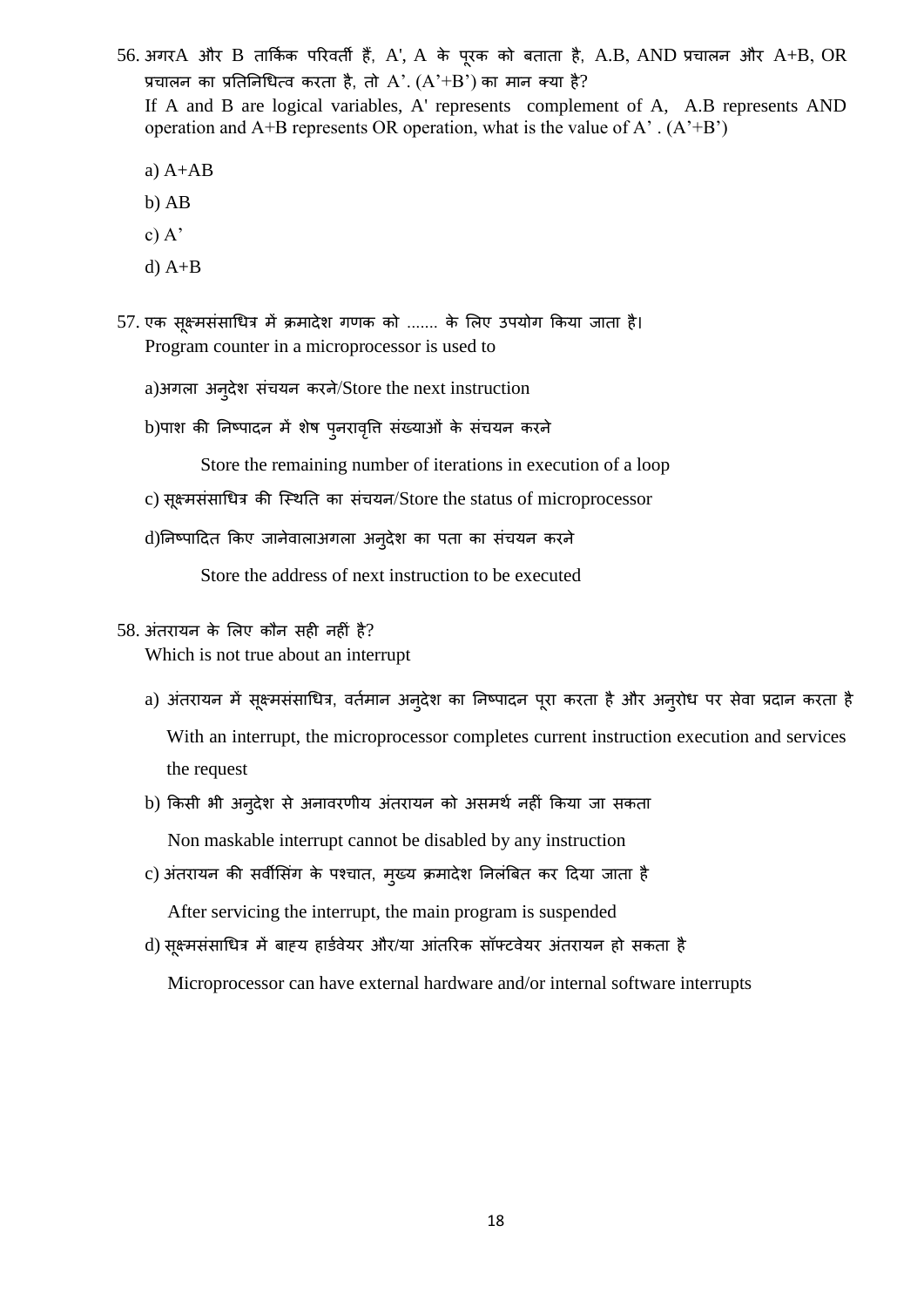- 59. शून्य ऑफसेट के साथ एक आदर्श 6-बिट $\rm DAC$ , '000010' निवेश के लिए  $0.1V$  निर्गम वोल्टता देती है।निवेश '001010'के लिएनिर्गम क्या है? An ideal 6-bit DAC with zero offset gives output voltage of 0.1V for an input '000010'. What is the output for input '001010'
	- a) 0.45V
	- b) 0.5V
	- c) 3.15V
	- d) 0.75V
- 60. निम्नलिखित में से कौन-से गेट का आउटपुट निम्न होगा यदि और मात्र यदि इसके सभी इनपुट उच्च हों? Which of the following gates has output LOW if and only if all the inputs are HIGH?
	- a) NOR
	- b) XOR
	- c) NAND
	- d) AND
- $61.$  माक संख्या  $2.0$  पर उड़ते एक रॉकेट का सन्निकट वेग ....... है। A rocket flying at Mach number of 2.0 has the velocity of approximately
	- a)  $1080$  किलोमीटर प्रति घंटा/km/hr
	- b)  $2470$  किलोमीटर प्रति घंटा/km/hr
	- $c)$  3240 किलोमीटर प्रति घंटा/km/hr
	- d) 3600 क्रकलोमीटर प्रतत घंटश/km/hr
- $62.5$  V के साथ उत्तेजित करने पर एक दाब-प्रतिरोधक दाब संवेदक 6 mV का निर्गम देता है। अगर इसकी स् $\mu$ ग्राहिता 2 mV/V/kPa है, तो मापित दाब ...... है।

A piezo-resistive pressure sensor gives an output of 6 mV when excited with 5 V. If its sensitivity is 2 mV/V/kPa, the pressure measured is

- a) 6 kPa
- b) 0.6 kPa
- c) 60 kPa
- d) 3 kPa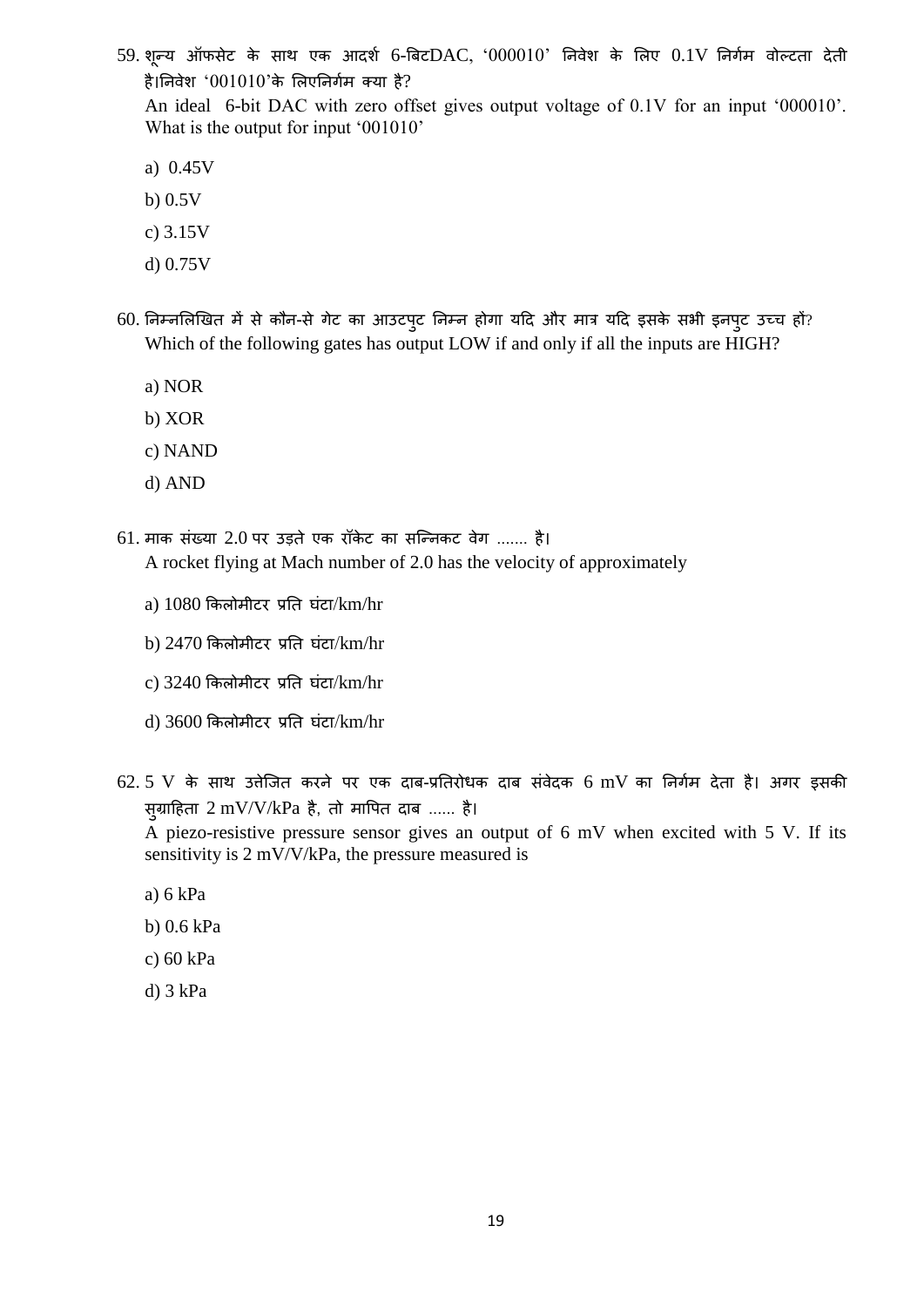63. विद्युत-चुंबकीय प्रेरण आधारित प्रवाहमापी के निर्गम में ..... है। The output of a flow meter based on electromagnetic induction has

a)पररवती आवत्तृि/variable frequency

- b) पररवती आयशम/variable amplitude
- c) पररवती आवत्तृि और आयशम/variable frequency and amplitude
- d) पररवती डीसी आयशम/variabledc amplitude
- 64. एक चुंबकीय क्षेत्र में रखा गया धारा वाहक अर्ध चालक, धारा के अनुपात में वोल्टता उत्पन्न करती है। इस सिद्धांत को ...... में उपयोग किया जाता है। A current carrying semi-conductor kept in a magnetic field develops a voltage proportional to the current. This principle is used in
	- a) पवनवेगमशपी/Anemometer
	- b) थर्मिस्टर/Thermistor
	- c) ताप वैद्युत युग्म/Thermocouple
	- d) हॉल-प्रभशव संवेदक/Hall-effect sensor
- 65. आयनों की द्रव्यमान-से-आवेश अनुपात सिद्धांत पर काम करनेवाला विश्लेषक ........ है। An analyzer that works on the principle of mass-to-charge ratios of ions is
	- $a)$  द्रव्यमान प्रवाहमापी/Mass flow meter
	- b) आवेश-वोल्टता परिवर्तक/Charge-to-voltage converter
	- c) अपवर्तनांकमापी/Refractometer
	- d) द्रव्यमान स्पेक्ट्ममापी/Mass spectrometer
- 66. तंतु प्रकाशिक में लैज़र स्रोत के लिए निम्नलिखित में कौन एक उपयुक्त पदार्थ नहीं है? The following is not a candidate material for Laser source in Fiber Optics
	- a) Nd-YAG
	- b) He-Ne
	- c) आगान/Argon
	- d) फोसफोरस/Phosphorous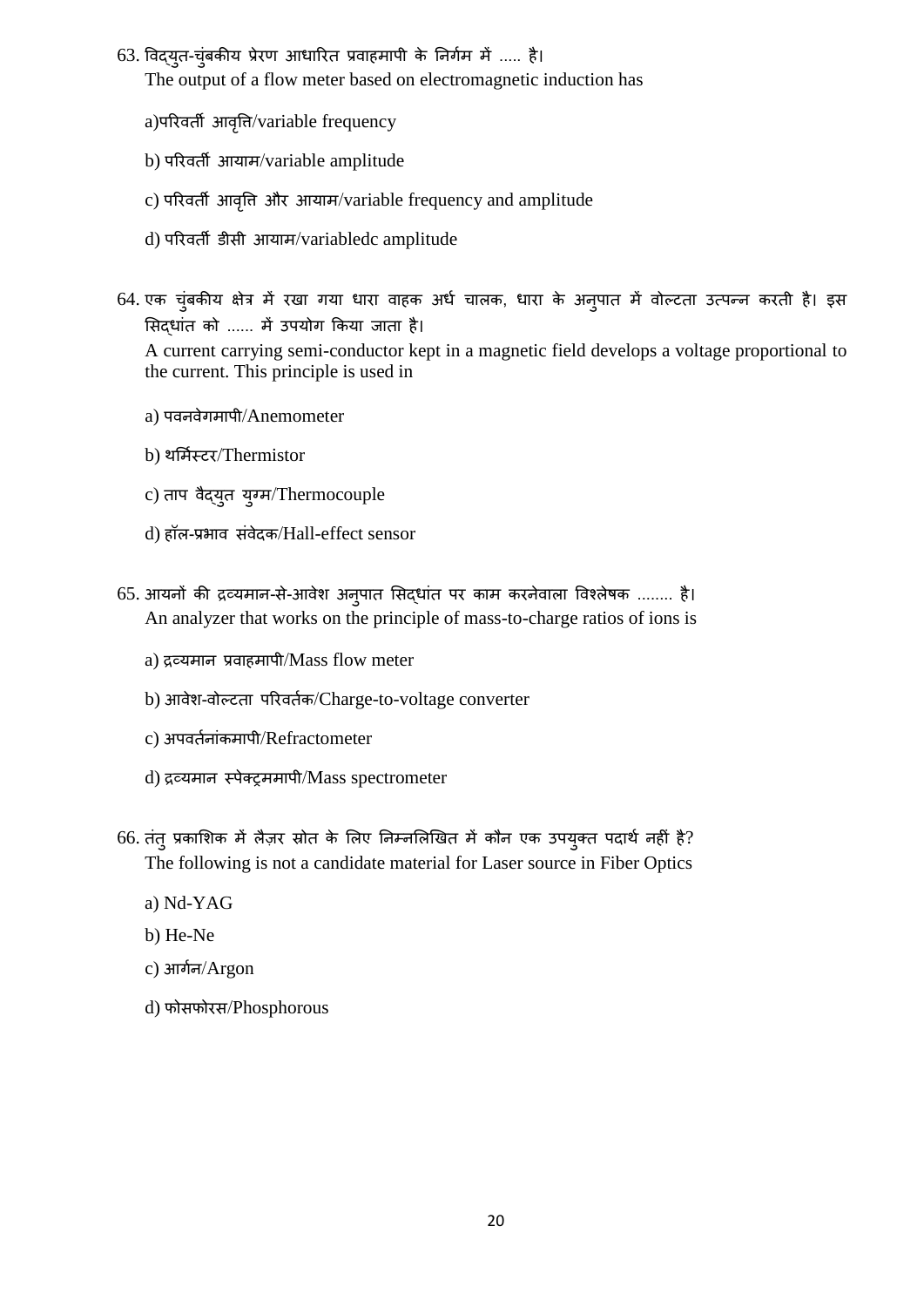- $67.$  एक  $5V$  वोल्टता स्रोत का आंतरिक प्रतिरोध  $50$ ओम है। वह ..... की अधिकतम शक्ति का अंतरण करता है। A 5V voltage source has 50 Ohms internal resistance. It transfers maximum power of
	- a) 125 mWसे/to 100 ओम लोड/Ohms load तक
	- b) 25 mWसे/to 50 ओम लोड/Ohms loadतक
	- c) 125 mWसे/to 50 ओम लोड/Ohms loadतक
	- d) 25 mWसे/to 100 ओम लोड/Ohms loadतक

68. पी एन संचध डशयोड में अग्र धशरश...../In a p-n junction diode the forward current

- a) वोल्टता के साथ रैखिक रूप से बदलता है/varies Linearly with voltage
- b) वोल्टता के साथ चरघातांकी रूप से बदलता है/varies Exponentially with voltage
- c) वोल्टता के साथ लघुगणकीय रूप से बदलता है/varies Logarithmically with voltage
- d) स्थिर रहता है/remains constant
- 69. दिए गए K मैप दवारा प्रतिनिधित्व किया गया तर्क फलन लिखें (A', Aके पूरक को निर्दिष्ट करता है) Write the logic function represented by the given K map (A' denotes complement of A)

| ∼ | BC00 | 01 | 11 | 10 |
|---|------|----|----|----|
| N |      |    |    |    |
|   |      |    |    |    |

- a) AB+C
- b) AB+BC+CA
- c) C+AB+A'B'
- d) C'+A'B'+AB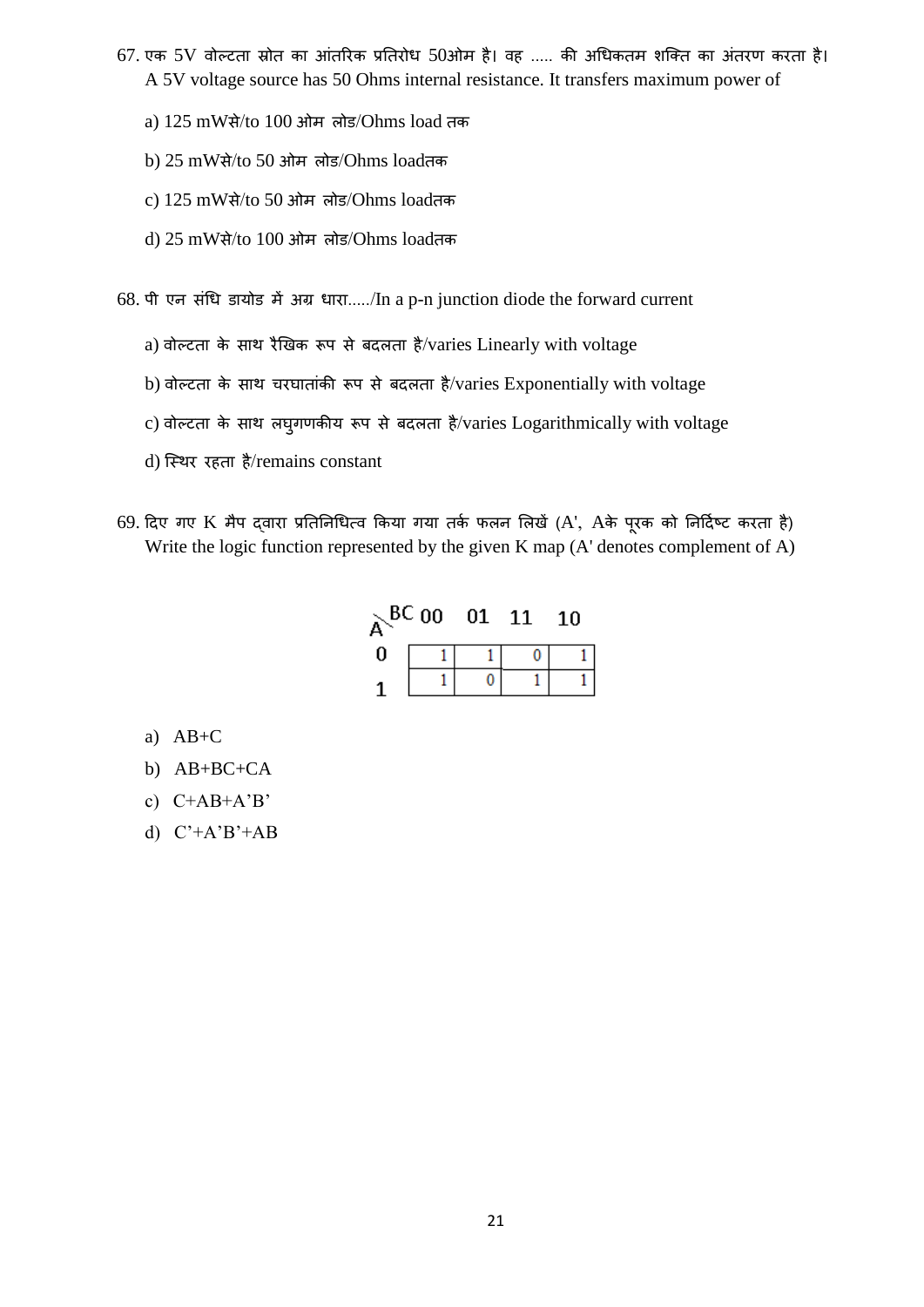70. विभिन्न प्रतीकों का प्रतिनिधित्व करने के लिए एक PSKआधारित अंकीय संचार तंत्र  $0^0\!,\!45^0\!,\!90^0\!,\!135^0\!,\!180^0\!,\!225^0\!,\!270^0$ और  $315^0\!,$  कला विस्थापन मानों का प्रयोग करता है। एक  $90\mathrm{MHz}$  वाहक के कला को प्रति सेकण्ड एक दशलक्ष के दर से परिवर्तित किया जाता है। इसकी संवेश प्रवाह(थ्रूपुट)सूचना क्या है?

A PSK based digital communication system uses phase shift values of  $0^0,45^0,90^0,135^0,180^0,225^0,270^0$  and  $315^0$  to represent different symbols. The phase of a 90MHz carrier is changed at the rate of one million symbols per second. What is the information throughput involved?

- a) 1 Mbps
- b) 3 Mbps
- c) 30 Mbps
- d) 90 Mbps
- $71.$  कोड ' $11001011$ ' और ' $10000111$ ' के बीच की हैमिंग दूरी क्या है?

What is the hamming distance between the codes '11001011' and '10000111'

- a) 2
- b) 3
- c) 4
- d) 5
- 72. एक सूक्ष्मसंसाधित्र के अड्रस बिट A15, A14 और A13को 3से 8विकोडक के साथ जोड़ा गया है जिसके तनगामों को Y0सेY7 अलभदहत क्रकयश गयश है।त्तवकोडक के Y1तनगाम को 8K X 8 RAM के चिप वरण के साथ जोड़ा गया है।सूक्ष्मसंसाधित्र दवारा जारी निम्नलिखित अड्रसों में कौन इस RAM में स्थित है? The address bits A15, A14 and A13 of a microprocessor are connected to a 3 to 8 decoder with outputs designated as Y0 to Y7. The output Y1 of the decoder is connected to chip select of an 8K X 8 RAM. Which among the following addresses issued by the microprocessor is located in this RAM?
	- a) 0555H
	- b)1555H
	- c) 2555H
	- d) 4555H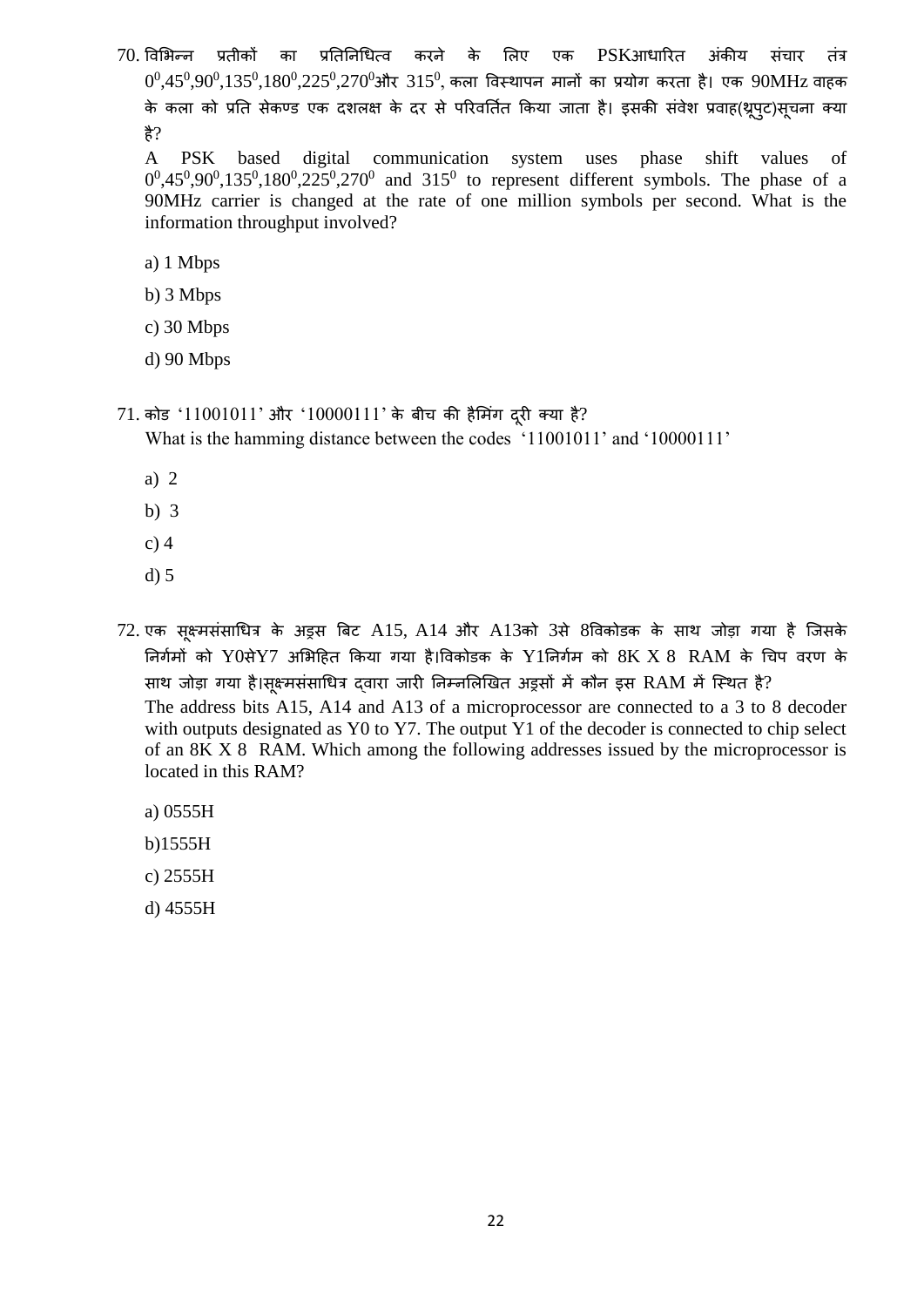



 $a)0.5I_M$ 

b)  $I_M$ 

c)  $2I_M$ 

- d)  $0.707$ I<sub>M</sub>
- $74.$  अगर A,  $2X2$  मैट्रिक्स है और  $|A|=25$ ,  $|5A|$ क्या है $?(|$  | सारणिक को निर्दिष्ट करता है) If A is a 2X2 matrix and  $|A|=25$ , what is  $|5A|$ ? ( $|$  denotes determinant)
	- a) 5
	- b)25
	- c)125
	- d) 625
- $75.$  त्रिकोण का क्षेत्रफल कितना है जिसके शीर्ष  $(2,7)$ ,  $(2,3)$  और  $(5,3)$ हैं? What is the area of the triangle having vertices  $(2,7)$ ,  $(2,3)$  and  $(5,3)$ 
	- a) 6 यूतनट/units
	- b) 10.5 यूतनट/units
	- c) 21 यूतनट/units
	- d) 24 यूतनट/units

 $76. (1,4)$  बिंदू पर वक्र  $y = x^2 + 2x + 1$  में अभिलंब (नॉर्मल) की प्रवणता ...... है। Slope of the normal to the curve  $y = x^2 + 2x + 1$  at (1,4) is

- a) -0.25
- b) -0.5
- c) 0.5
- d) 1